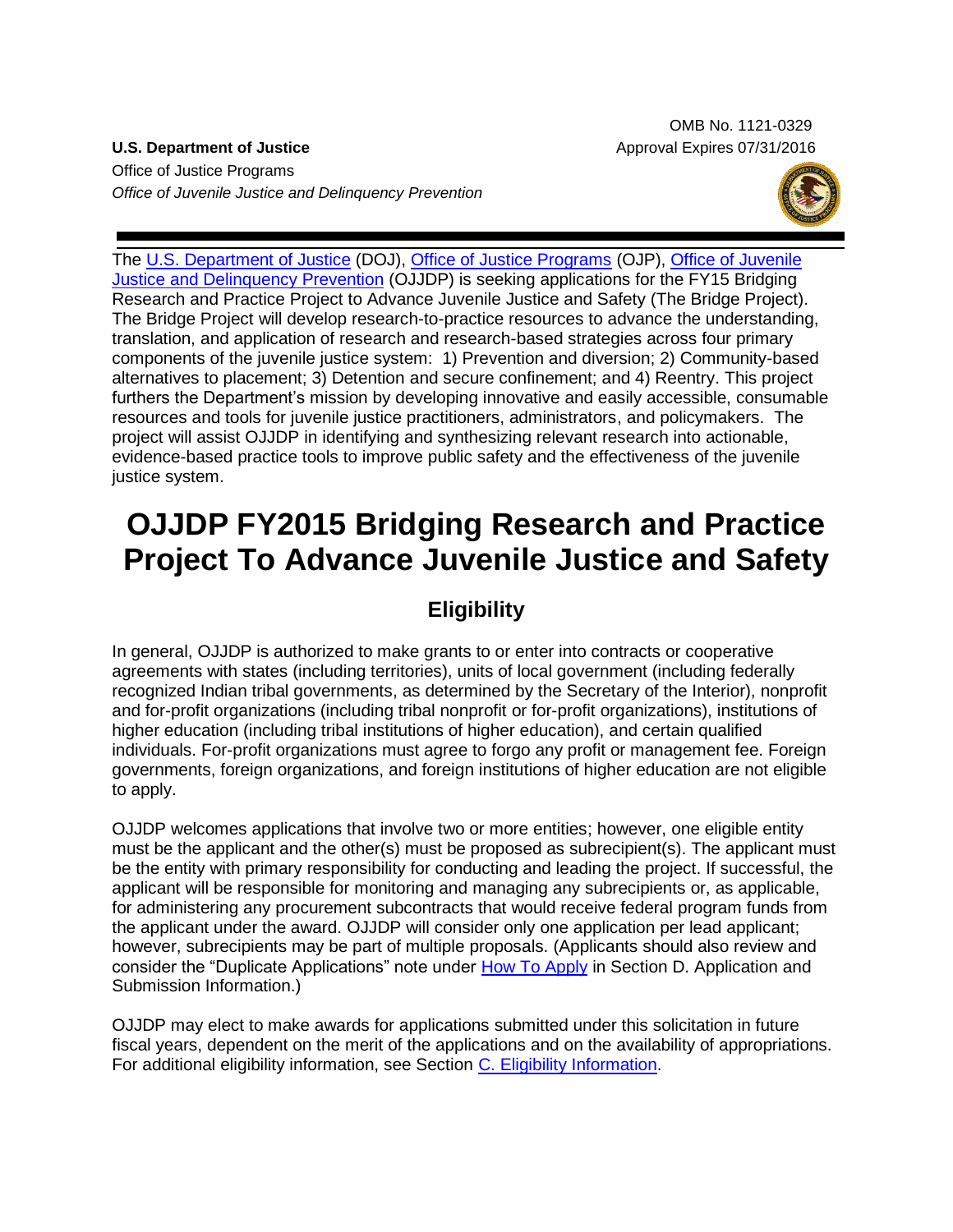# **Deadline**

Applicants must register with [Grants.gov](http://www.grants.gov/applicants/apply_for_grants.jsp) prior to submitting an application. All applications are due to be submitted and in receipt of a successful validation message in Grants.gov by 11:59 p.m. eastern time on May 28, 2015.

All applicants are encouraged to read this **[Important Notice: Applying for Grants in](http://ojp.gov/funding/Apply/Grants-govInfo.htm)  [Grants.gov](http://ojp.gov/funding/Apply/Grants-govInfo.htm)**.

For additional information, see [How To Apply](#page-19-0) in Section D. Application and Submission Information.

# **Contact Information**

For technical assistance with submitting an application, contact the Grants.gov Customer Support Hotline at 800-518-4726 or 606-545-5035, or via e-mail to [support@grants.gov.](mailto:support@grants.gov) Hotline hours of operation are 24 hours a day, 7 days a week, except federal holidays.

Applicants that experience unforeseen Grants.gov technical issues beyond their control that prevent them from submitting their application by the deadline must e-mail the OJJDP contact identified below **within 24 hours after the application deadline** and request approval to submit their application. Additional information on reporting technical issues is found under "Experiencing Unforeseen Grants.gov Technical Issues" in the [How To Apply](#page-19-0) section.

For assistance with any other requirements of this solicitation, contact the Response Center by telephone at 800-851-3420*,* by e-mail at [responsecenter@ncjrs.gov,](mailto:responsecenter@ncjrs.gov) or by Web Chat at [https://webcontact.ncjrs.gov/ncjchat/chat.jsp.](https://webcontact.ncjrs.gov/ncjchat/chat.jsp) Answers to frequently asked questions that may assist applicants are posted at <http://www.ojjdp.gov/grants/solicitations/FY2015/FAQ/VOCATTABridgingFAQ.pdf>.

Grants.gov number assigned to this announcement: OJJDP-2015-4108

Release date: March 31, 2015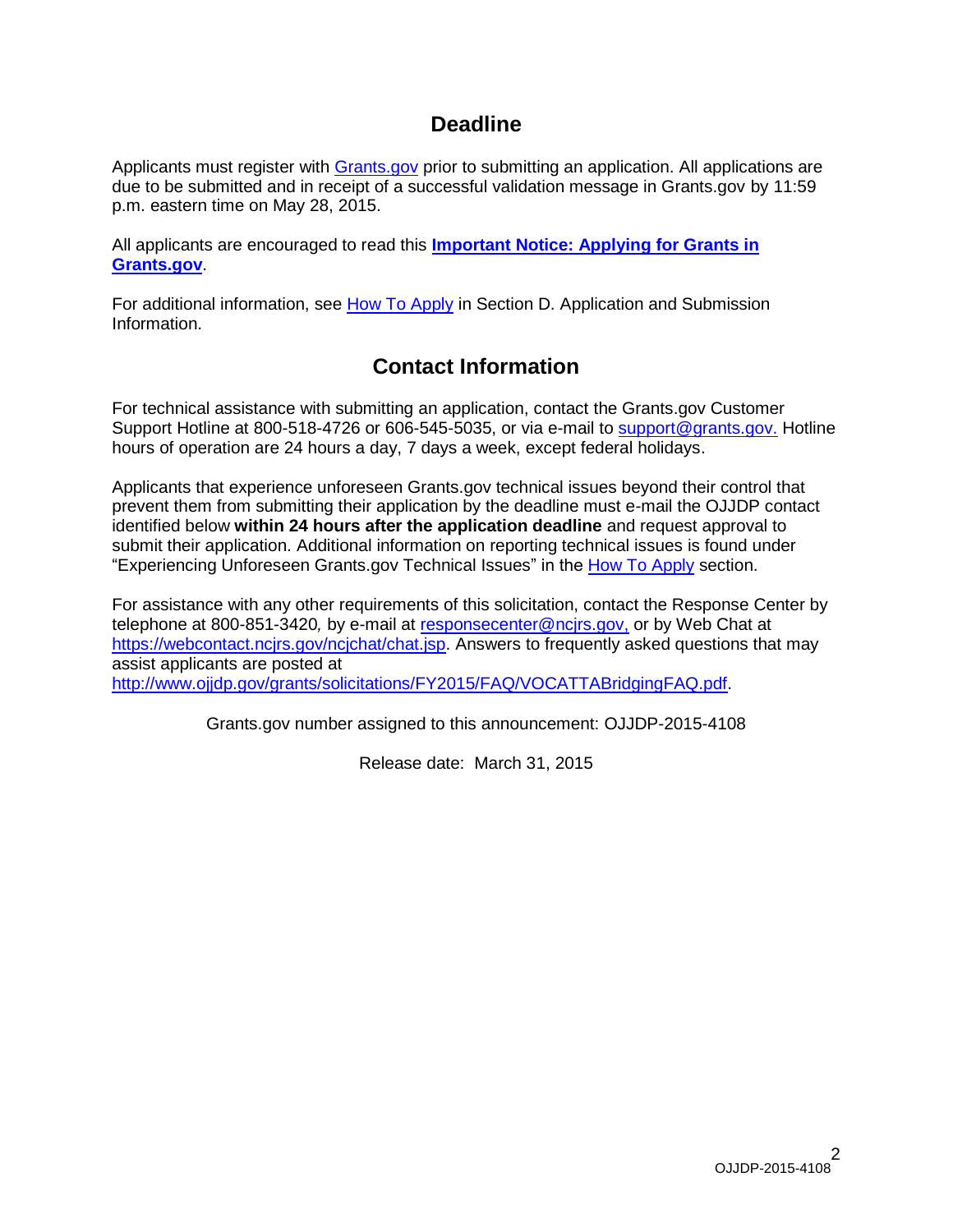# **Contents**

| Limitation on Use of Award Funds for Employee Compensation; Waiver 9            |  |
|---------------------------------------------------------------------------------|--|
| Prior Approval, Planning, and Reporting of Conference/Meeting/Training Costs  9 |  |
|                                                                                 |  |
|                                                                                 |  |
|                                                                                 |  |
|                                                                                 |  |
|                                                                                 |  |
|                                                                                 |  |
|                                                                                 |  |
|                                                                                 |  |
|                                                                                 |  |
|                                                                                 |  |
|                                                                                 |  |
|                                                                                 |  |
|                                                                                 |  |
| General Information About Post-Federal Award Reporting Requirements 27          |  |
|                                                                                 |  |
|                                                                                 |  |
|                                                                                 |  |
|                                                                                 |  |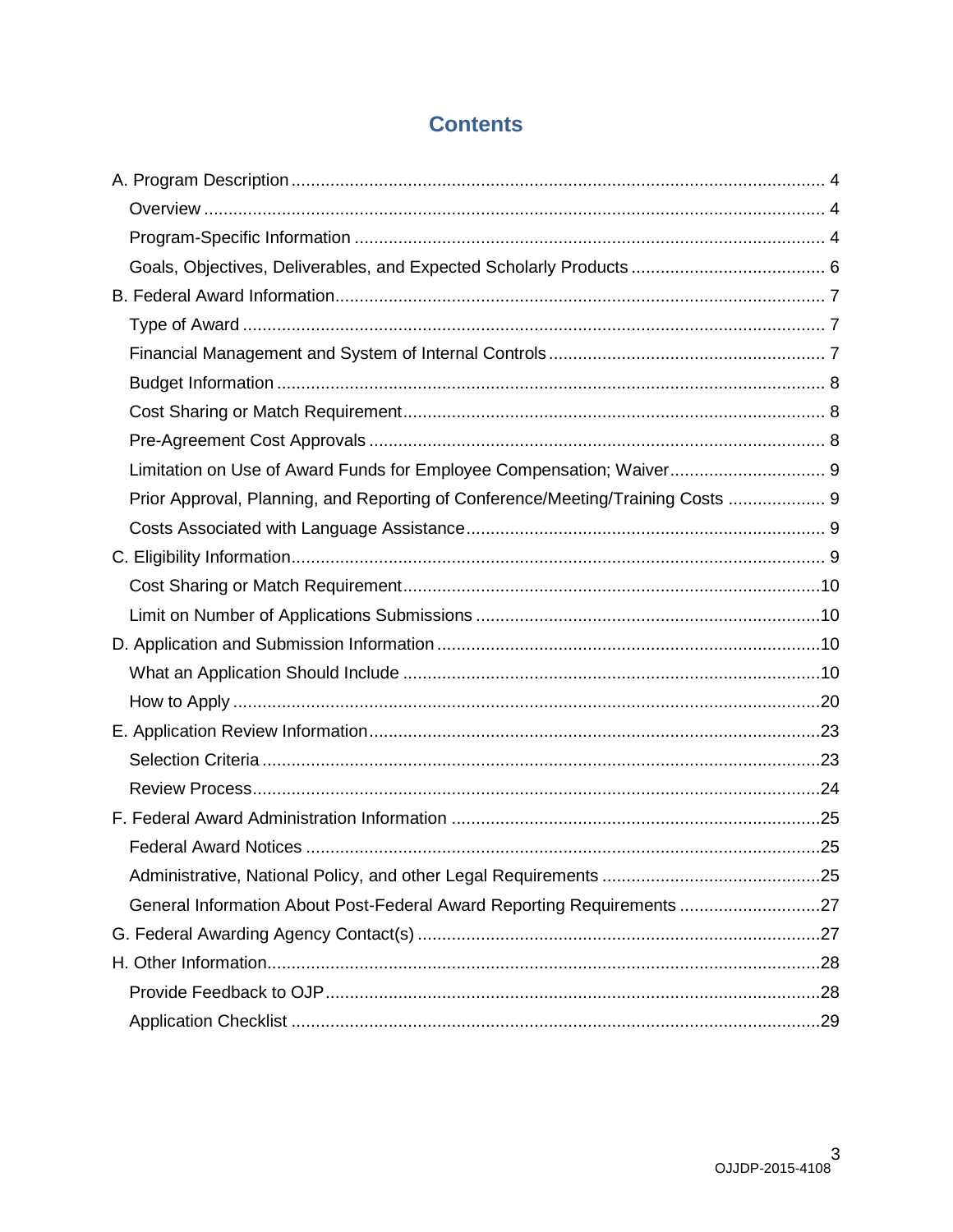# **OJJDP FY2015 Bridging Research and Practice Project To Advance Juvenile Justice and Safety (CFDA #16.540)**

# <span id="page-3-0"></span>**A. Program Description**

# <span id="page-3-1"></span>**Overview**

This project will develop research-to-practice resources to advance the understanding, translation, and application of research and research-based strategies across four primary components of the juvenile justice system: (1) prevention and diversion, (2) communitybased alternatives to placement, (3) detention and secure confinement, and (4) reentry. The intent of this project is to assist OJJDP, practitioners, and researchers with the translation and dissemination of research findings to be more understandable, useful, and strategically targeted. This project will collect and analyze current research findings on effective juvenile justice practices and develop innovative and easily accessible, consumable resources and tools for juvenile justice practitioners, administrators, and policymakers. The project will assist OJJDP in identifying and synthesizing relevant research into actionable, evidencebased practice tools to improve public safety and the effectiveness of the juvenile justice system.

**Authorizing legislation.** This program is authorized by 42 U.S.C. § 5631-5633.

## <span id="page-3-2"></span>**Program-Specific Information**

The Bridge Project will help build a nexus between research and practice in juvenile justice. OJJDP and many other organizations, agencies, and academic institutions have long supported a diverse and rigorous portfolio of research in juvenile justice prevention and intervention and system reforms; however, translating knowledge gained from research and promoting widespread understanding, uptake, and implementation remains a challenge. While in theory important research findings may seem a logical impetus for changes to practice, the reality is that it takes unique expertise and skills to assess which findings merit wide-scale adoption and then to transform this knowledge into resources that have practical utility to the field.

OJJDP expects that this project will help develop practitioner resources and tools to ensure that any youth's contact with the juvenile justice system is Rare, Fair, [and Beneficial](http://www.ojjdp.gov/about/missionstatement.html) because the system uses the best research-based practice and policy strategies available.

This research translation project will require the successful applicant to work closely with OJJDP to address research-to-practice gaps by creating both the translational materials and products (e.g., interactive online tools, printed materials, resources, etc.) and innovative dissemination strategies that are most likely to facilitate uptake and use of research findings by the target juvenile justice stakeholders. These strategies will be grounded in and guided by the latest research in organizational change, implementation science, and dissemination technologies. The target audiences include juvenile justice professionals responsible for policy, practices, and programs across the noted priority areas in the juvenile justice system. The four priority areas include, but are not limited to: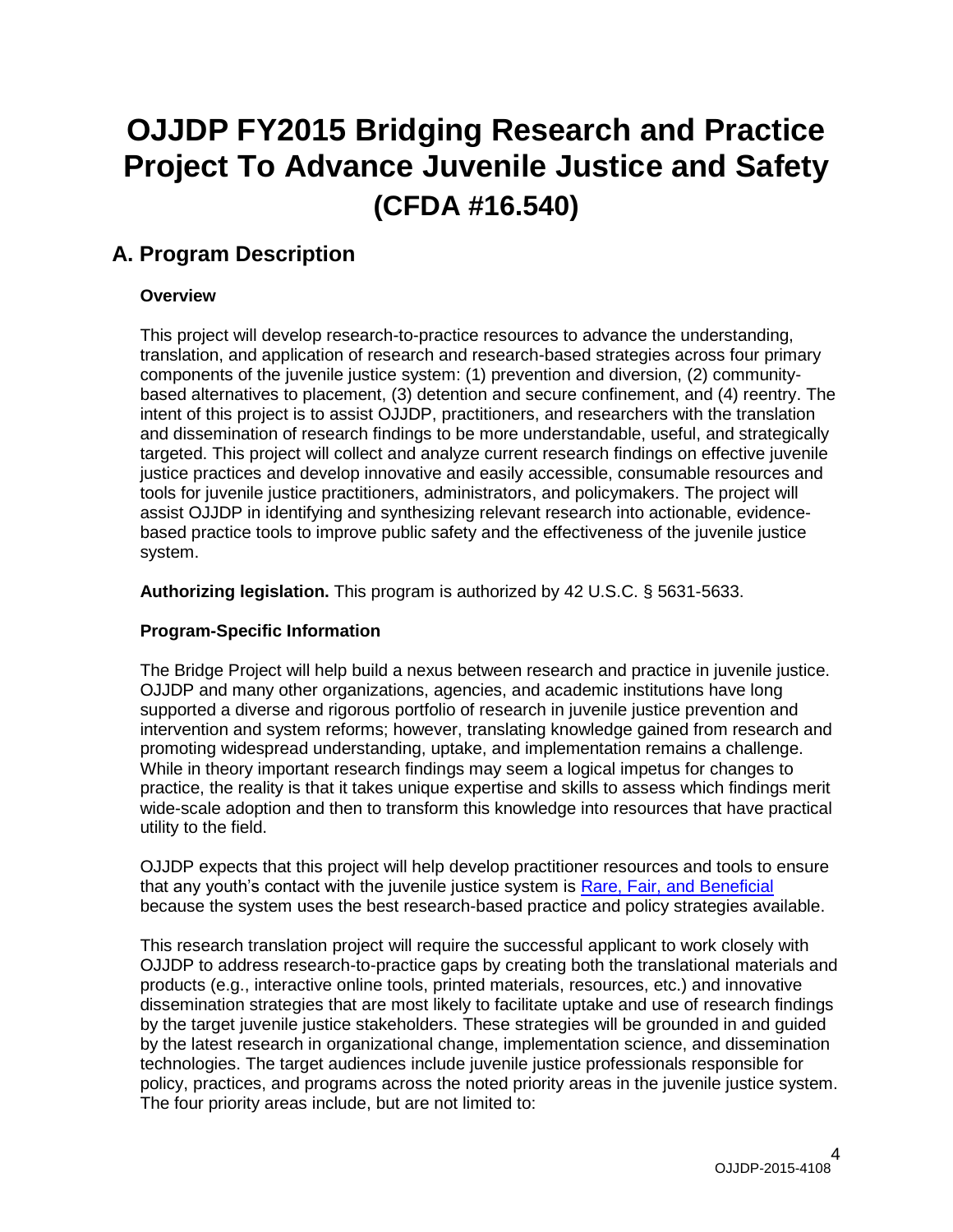- **prevention and diversion** to prevent youth from unnecessarily entering the juvenile justice system.
- **community-based alternatives to placement** to provide the best match for youth's risks and needs in a community setting.
- **detention** and **secure confinement** to ensure youth in facilities receive developmentally appropriate treatment.
- **reentry** to help youth successfully transition back to the community*.*

The successful applicant will work with OJJDP to build upon and coordinate with other evidence-based resources, such as OJP's [CrimeSolutions.gov](http://www.crimesolutions.gov/) and [OJJDP's Model](http://www.ojjdp.gov/mpg/) Program [Guide;](http://www.ojjdp.gov/mpg/) however, the scope and focus of this project is not to create an evidence-based program library that assesses the quality of evidence regarding interventions. Instead, the successful applicant will actively assist researchers and OJJDP in translating research findings into resources and tools to promote their accessibility and the likelihood of widespread uptake and implementation. This will require the collection, analysis, and translation of key juvenile justice research and creative dissemination to promote application of the findings across the country. To avoid duplication, OJJDP will house and disseminate the products and resources via its existing vehicles (e.g., [OJJDP website,](http://www.ojjdp.gov/) [OJJDP's Model](http://www.ojjdp.gov/mpg/)  [Programs Guide,](http://www.ojjdp.gov/mpg/) and [OJJDP's National Training and Technical Assistance Center\)](https://www.nttac.org/).

The successful applicant will work with OJJDP to develop a strategic project plan regarding the specific research, products, and activities to be addressed under this initiative. Examples of the types of research findings that may be included in this project include:

- longitudinal study findings of delinquency, offending, and positive developmental trajectories.
- findings from rigorous, multi-site impact evaluations or meta-analsyses.
- findings and knowledge from efforts under the OJJDP Juvenile Justice Reform and Reinvestment Initiative and uses and relative readiness of using data-driven tools.
- risk assessment and predictive analytic tool research focusing on the reliability, validity, and use of risk and needs instruments for reliable recidivism data--providing information on the best of what is known in this area.
- structured decision-making approach studies and data findings involving the use of dispositional matrices and data to track progress and improvements in the juvenile justice system and tracking system outcomes and matching risk levels to communitybased needs in the least restrictive environments with appropriate services to meet youth's needs in a developmentally appropriate way.
- <span id="page-4-0"></span>• research from other OJJDP grant-supported topical areas ready for synthesis, such as mentoring or trauma-responsive systems.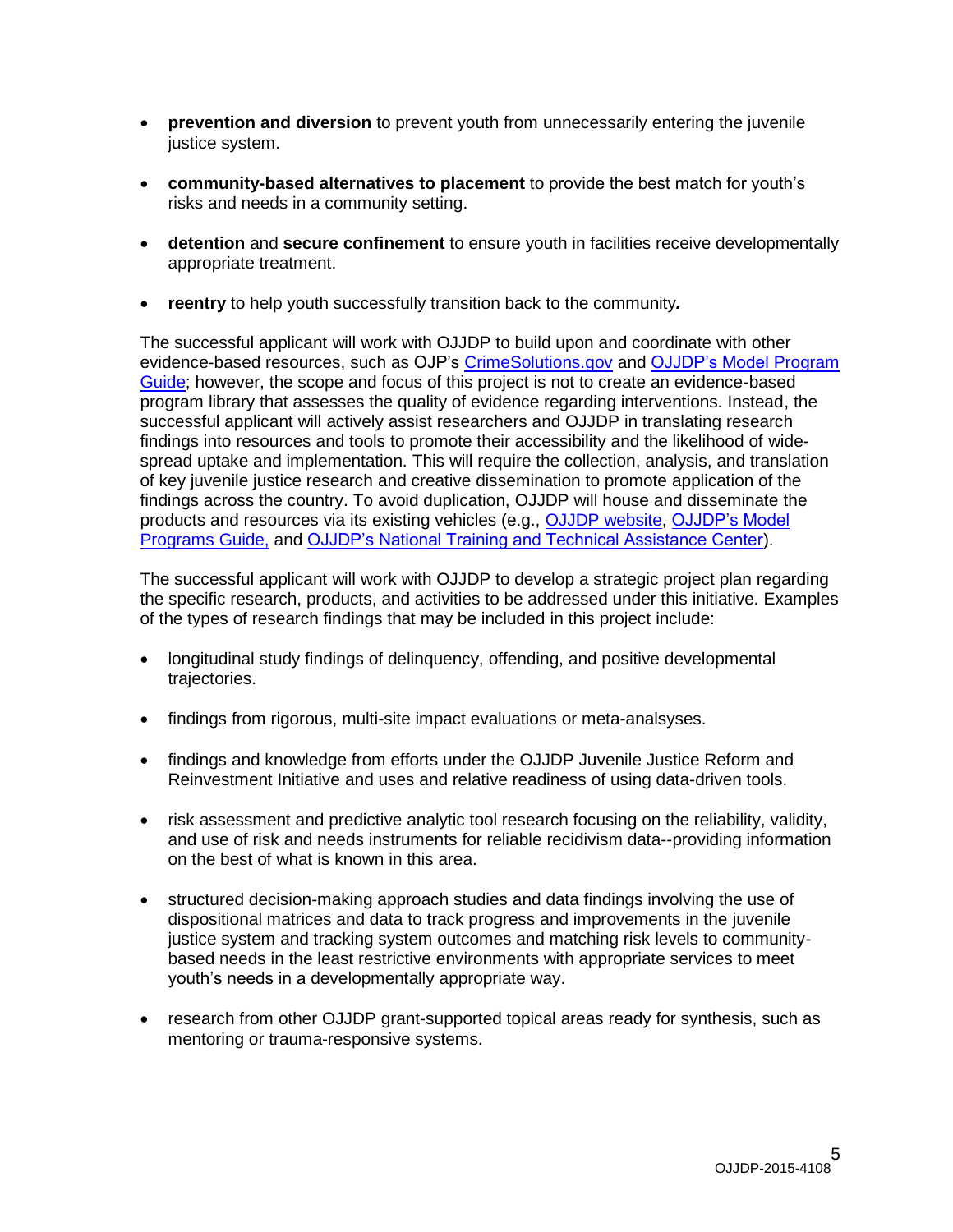## **Goals, Objectives, Deliverables, and Expected Scholarly Products**

The overall goal of the Bridge Project is to support the translation of research into actionable practice change through effective products (e.g. tools, resources, dissemination, and implementation facilitation strategies). It will focus on improving the use of research and data through innovative tools and strategies to inform juvenile justice reform and enhance evidence-based practice.

The central objectives include:

- working with OJJDP to develop a proposed plan for deliverables each year of the project to address current needs of the field and the state of the relevant research. As appropriate and necessary, this may involve convening in person and virtual researchrelated meetings, forums, and focus groups to guide priorities for translation.
- creating timely, useful, and accessible research translation products and disseminating them through strategies likely to promote implementation. As noted above, this includes a variety of approaches and delivery platforms or formats and involves:
	- $\circ$  reviewing recent OJJDP grant funded and other research in the four priority areas in juvenile justice to identify potential key areas for translating research findings.
	- $\circ$  collaborating with the researchers and expert training, technical assistance, and service-delivery practitioners to translate those findings to key points and takeaways.
	- $\circ$  translating the key findings to materials, tools, resources, documents, etc., to be disseminated in a variety of media. These translational materials should be userfriendly; guided by implementation, organizational, and dissemination research; and employ multiple innovative formats to increase utility, accessibility, and uptake.
- accessing and coordinating across pre-existing training, technical assistance, and dissemination providers and delivery mechanisms to disseminate and support the implementation of the translational materials, such as those that NTTAC has identified.
- Completing additional, related tasks for dissemination and communication, such as occasional publications, conference presentations, or related literature reviews.

**Deliverables.** Proposals should describe the potential translational products that the applicant proposes to produce from the project. OJJDP and the applicant will consult to determine the final products and dissemination strategies. Successful applicants will submit relevant reports and deliverables to OJJDP. These will be a part of their progress reporting or special reports and include the following:

- a project plan for each year of the project with an overview of the key research and approaches to translational product creation.
- practitioner friendly overview documents highlighting the project's goals and objectives, as OJJDP requires. (Refer to OJJDP News @ a Glance and JuvJust publications for examples of the type of documents requested, [www.ojjdp.gov/enews/enews.html.](http://www.ojjdp.gov/enews/enews.html)).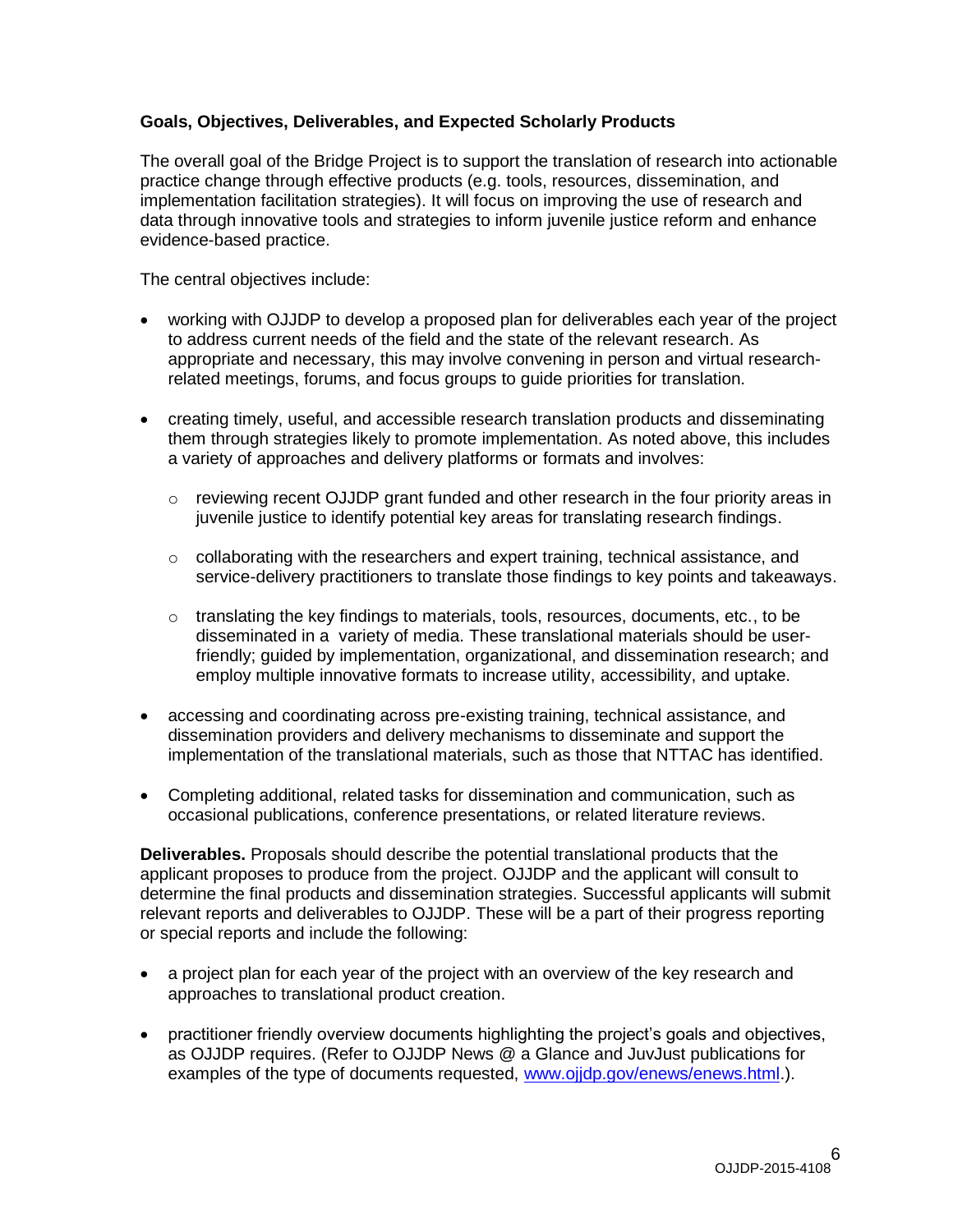- a detailed progress report to OJJDP every 6 months describing the status of the evaluation, methodological and implementation issues, progress toward the project goals, and any other issues that are relevant to the study's completion.
- the final products developed under the initiative.

# <span id="page-6-0"></span>**B. Federal Award Information**

 $\overline{a}$ 

OJJDP expects to make one award of as much as \$500,000 for a 12-month project period. Pending the availability of funding, OJJDP may supplement the award with an additional \$500,000 per year for an additional 2 years, for a total of \$1.5 million over 3 years. The initial funding amount of \$500,000 will cover a 12-month budget period beginning on October 1, 2015.

OJJDP may, in certain cases, provide supplemental funding in future years to awards under its research, development, and evaluation solicitations. Important considerations in decisions regarding supplemental funding include, among other factors, the availability of funding, strategic priorities, OJJDP's assessment of the quality of the management of the award (for example, timeliness and quality of progress reports), and OJJDP's assessment of the progress of the work funded under the award.

All awards are subject to the availability of appropriated funds and to any modifications or additional requirements that may be imposed by law.

<span id="page-6-1"></span>**Type of award<sup>1</sup>.** OJJDP expects to make any award from this announcement in the form of a cooperative agreement, which is a particular type of grant used if OJJDP expects to have ongoing substantial involvement in award activities. Substantial involvement includes direct oversight and involvement with the grantee organization in implementation of the grant, but does not involve day-to-day project management. See Administrative, National Policy, and Other Legal Requirements, under Section F. Federal Award Administration Information, for details regarding the federal involvement anticipated under an award from this solicitation*.* 

As discussed [later in the solicitation,](#page-8-2) important rules (including limitations) apply to any conference/meeting/training costs under cooperative agreements.

OJJDP will require any recipient of an award under this solicitation to comply with Department of Justice regulations on confidentiality and human subjects' protection, as applicable. See "Evidence, Research, and Evaluation Guidance and Requirements" under "Solicitation Requirements" in the [OJP Funding Resource Center.](http://ojp.gov/funding/index.htm)

<span id="page-6-2"></span>**Financial management and system of internal controls.** If selected for funding, the award recipient must:

(a) Establish and maintain effective internal controls over the federal award that provide reasonable assurance that the nonfederal entity is managing the federal award in compliance with federal statutes, regulations, and the terms and conditions of the federal award. These internal controls should be in compliance with guidance in "Standards for Internal Control in the Federal Government" issued by the Comptroller General of the

See generally 31 U.S.C. §§ 6301-6305 (defines and describes various forms of federal assistance relationships, including grants and cooperative agreements (a type of grant)).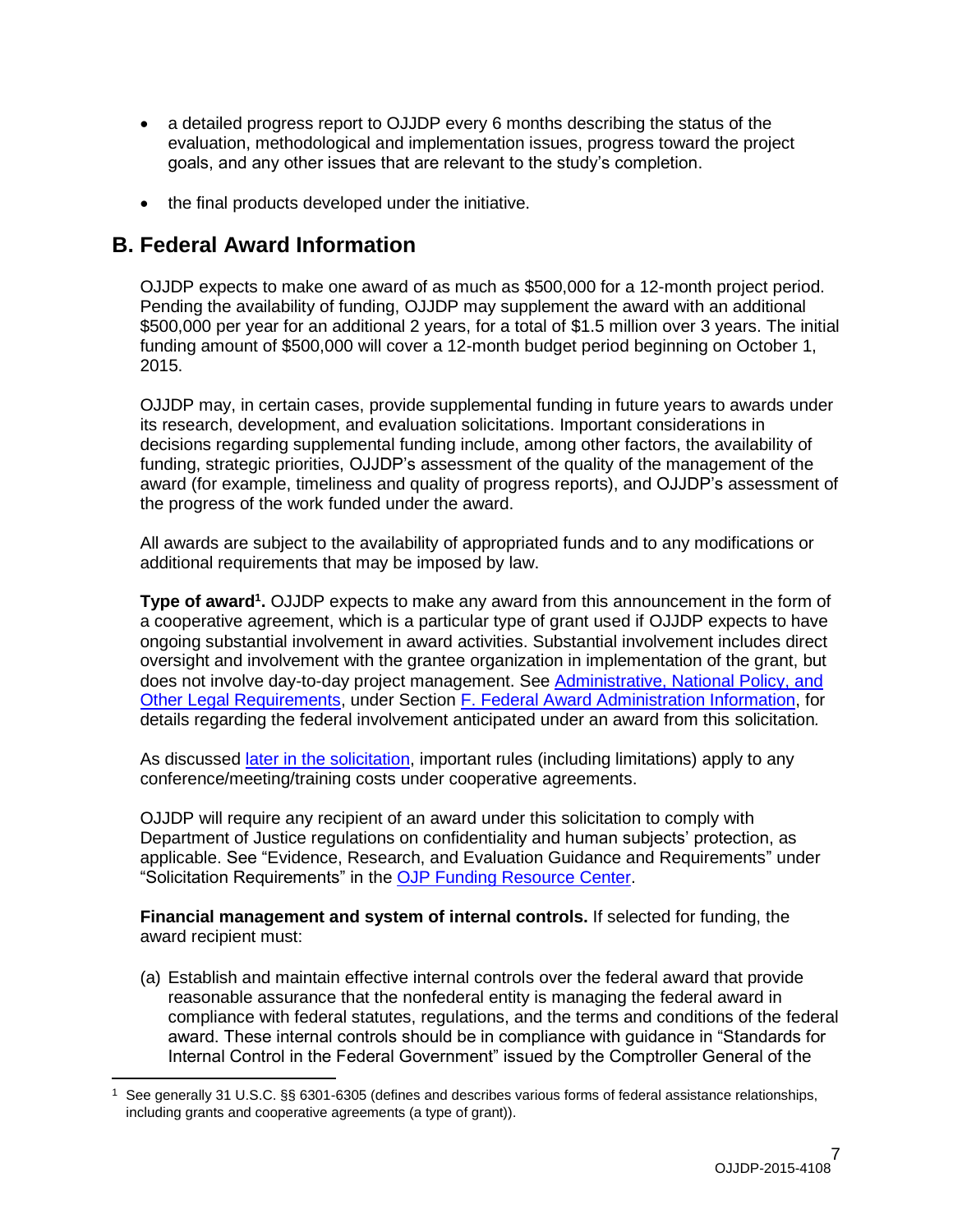United States and the "Internal Control Integrated Framework", issued by the Committee of Sponsoring Organizations of the Treadway Commission (COSO).

- (b) Comply with federal statutes, regulations, and the terms and conditions of the federal awards.
- (c) Evaluate and monitor the nonfederal entity's compliance with statute, regulations, and the terms and conditions of federal awards.
- (d) Take prompt action when instances of noncompliance are identified, including noncompliance identified in audit findings.
- (e) Take reasonable measures to safeguard protected personally identifiable information and other information the federal awarding agency or pass-through entity designates as sensitive or the nonfederal entity considers sensitive consistent with applicable federal, state and local laws regarding privacy and obligations of confidentiality.

In order to better understand administrative requirements and cost principles, award applicants are encouraged to enroll, at no charge, in the Department of Justice Grants Financial Management Online Training available [here.](http://gfm.webfirst.com/)

#### <span id="page-7-0"></span>**Budget information.** What will not be funded:

- Proposals primarily to purchase equipment, materials, or supplies. (A budget may include these items if they are necessary to conduct research, development, demonstration, evaluation, or analysis.)
- Proposals that are not responsive to this specific solicitation.
- Pursuant to the [Juvenile Justice and Delinquency Prevention](http://www.ojjdp.gov/about/jjdpa2002titlev.pdf) Act, grantees may not use OJJDP funds for any biomedical or behavior control experimentation on individuals or any research involving such experimentation.

<span id="page-7-1"></span>**Cost sharing or match requirement.** This solicitation does not require a match. However, if a successful application proposes a voluntary match amount, and OJP approves the budget, the total match amount incorporated into the approved budget becomes mandatory and subject to audit.

<span id="page-7-2"></span>**Preagreement cost approvals.** OJP does not typically approve preagreement costs; an applicant must request and obtain the prior written approval of OJP for all such costs. If approved, preagreement costs could be paid from grant funds consistent with a grantee's approved budget, and under applicable cost standards. However, all such costs prior to award and prior to approval of the costs are incurred at the sole risk of an applicant. Generally, no applicant should incur project costs before submitting an application requesting federal funding for those costs. Should there be extenuating circumstances that appear to be appropriate for OJP's consideration as pre-agreement costs, the applicant should contact the point of contact listed on the title page of this announcement for details on the requirements for submitting a written request for approval. See the section on Costs Requiring Prior Approval in the [Financial Guide,](http://ojp.gov/financialguide/index.htm) for more information.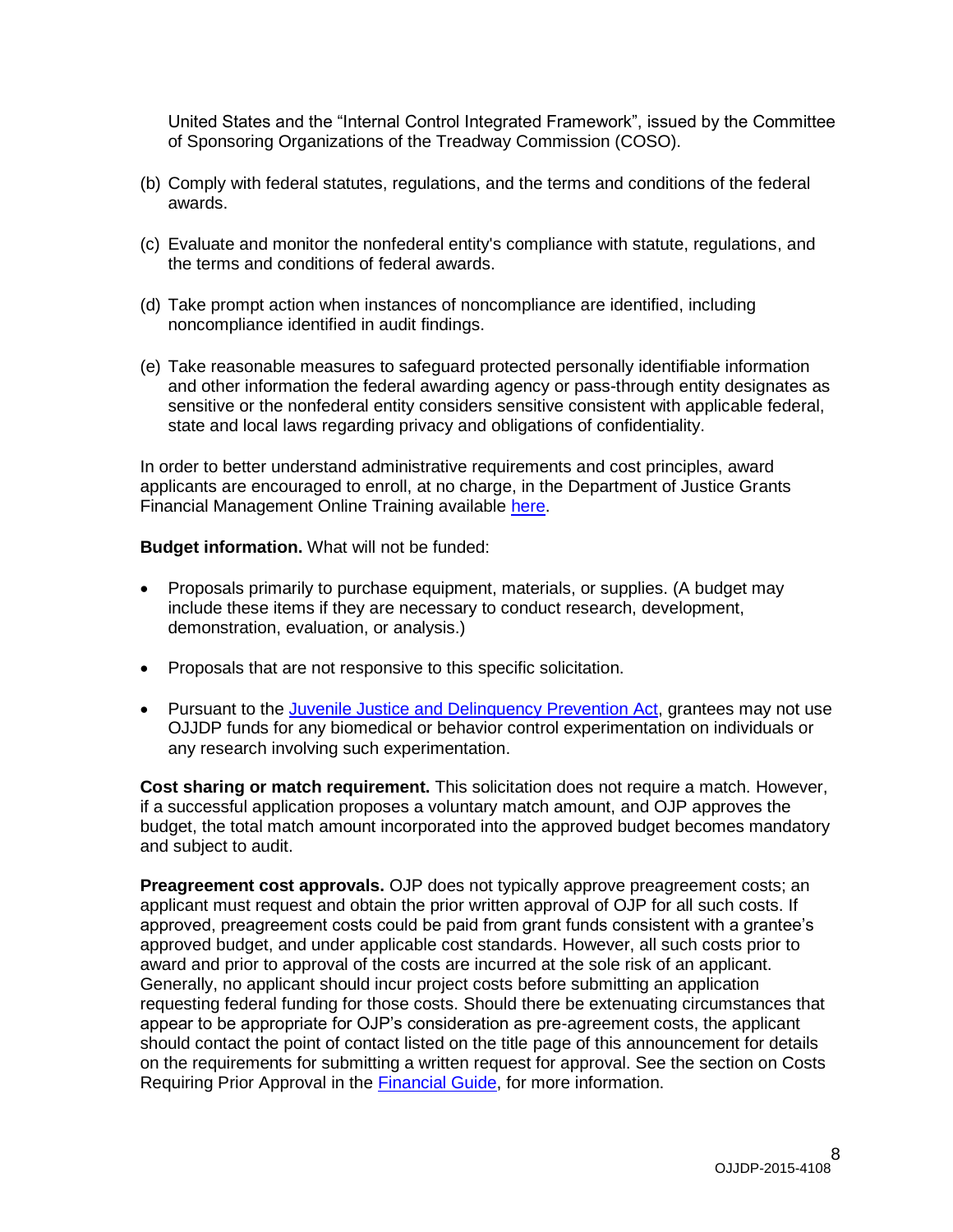<span id="page-8-1"></span>**Limitation on use of award funds for employee compensation; waiver.** With respect to any award of more than \$250,000 made under this solicitation, recipients may not use federal funds to pay total cash compensation (salary plus cash bonuses) to any employee of the award recipient at a rate that exceeds 110 percent of the maximum annual salary payable to a member of the Federal Government's Senior Executive Service (SES) at an agency with a Certified SES Performance Appraisal System for that year<sup>2</sup>. The 2015 salary table for SES employees is available at the Office of Personnel Management [website.](http://www.opm.gov/policy-data-oversight/pay-leave/salaries-wages/salary-tables/15Tables/exec/html/ES.aspx) Note: A recipient may compensate an employee at a greater rate, provided the amount in excess of this compensation limitation is paid with non-federal funds. (Any such additional compensation will not be considered matching funds where match requirements apply.)

The OJJDP Administrator may exercise discretion to waive, on an individual basis, the limitation on compensation rates allowable under an award. An applicant requesting a waiver should include a detailed justification in the budget narrative of the application. Unless the applicant submits a waiver request and justification with the application, the applicant should anticipate that OJP will request the applicant to adjust and resubmit the budget.

The justification should include the particular qualifications and expertise of the individual, the uniqueness of the service the individual will provide, the individual's specific knowledge of the program or project being undertaken with award funds, and a statement explaining that the individual's salary is commensurate with the regular and customary rate for an individual with his/her qualifications and expertise, and for the work to be done.

<span id="page-8-2"></span>**Prior approval, planning, and reporting of conference/meeting/training costs.** OJP strongly encourages applicants that propose to use award funds for any conference-, meeting-, or training-related activity to review carefully – before submitting an application – the OJP policy and guidance on "conference" approval, planning, and reporting available at [www.ojp.gov/funding/confcost.htm.](http://www.ojp.gov/funding/confcost.htm) OJP policy and guidance (1) encourage minimization of conference, meeting, and training costs; (2) require prior written approval (which may affect project timelines) of most such costs for cooperative agreement recipients and of some such costs for grant recipients; and (3) set cost limits, including a general prohibition of all food and beverage costs.

<span id="page-8-3"></span>**Costs associated with language assistance (if applicable).** If an applicant proposes a program or activity that would deliver services or benefits to individuals, the costs of taking reasonable steps to provide meaningful access to those services or benefits for individuals with limited English proficiency may be allowable. Reasonable steps to provide meaningful access to services or benefits may include interpretation or translation services where appropriate.

For additional information, see the "Civil Rights Compliance" section under "Solicitation Requirements" in the [OJP Funding Resource Center.](http://ojp.gov/funding/index.htm)

# <span id="page-8-0"></span>**C. Eligibility Information**

<span id="page-8-4"></span> $\overline{a}$ 

**Eligibility.** For additional eligibility information, see title page.

<sup>&</sup>lt;sup>2</sup> This limitation on use of award funds does not apply to the non-profit organizations specifically named at Appendix VIII to 2 C.F.R. part 200.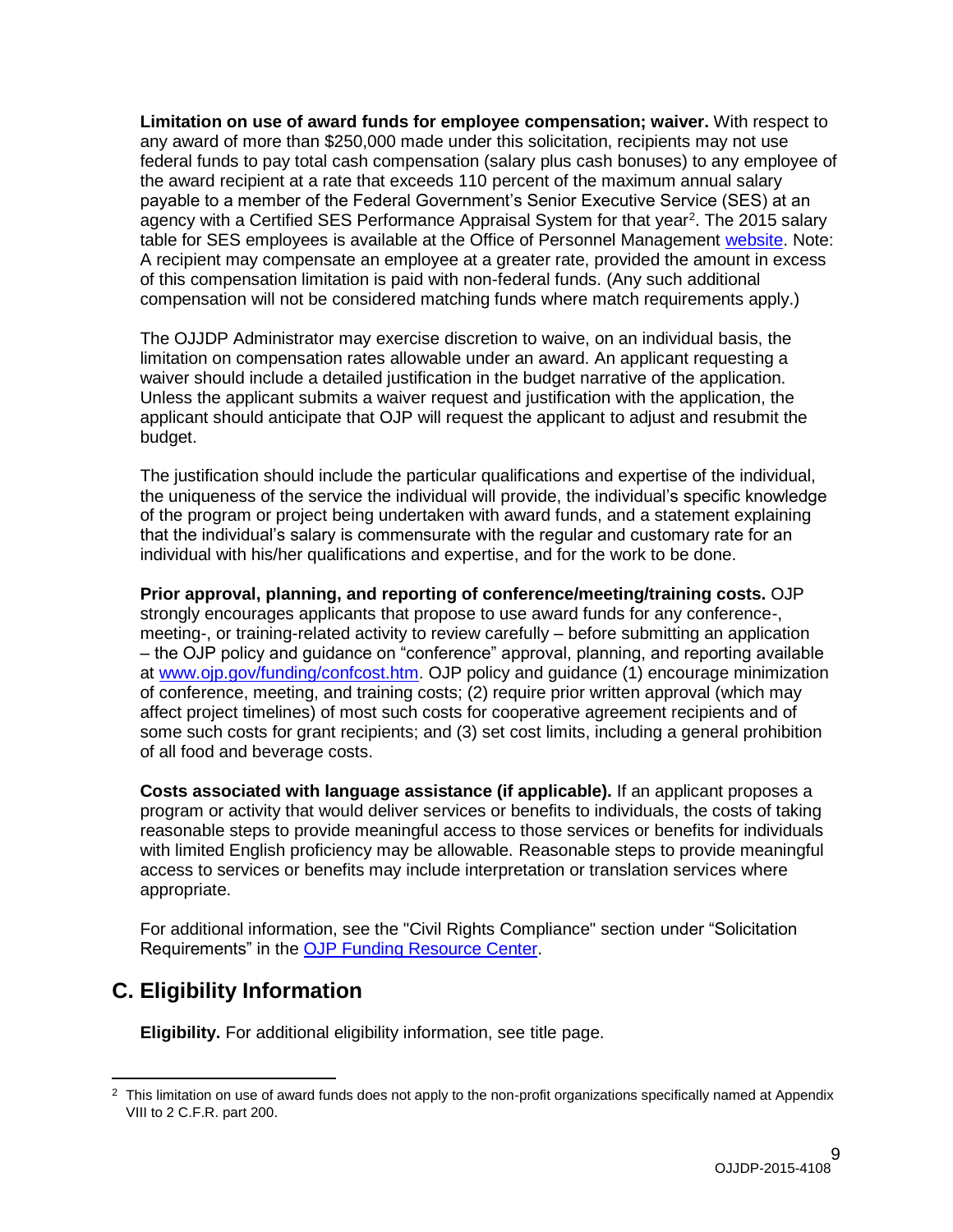**Cost sharing or match requirement.** For additional information on cost sharing and match requirement, see Section [B. Federal Award Information.](#page-6-0)

<span id="page-9-0"></span>**Limit on number of application submissions.** If an applicant submits multiple versions of the same application, OJJDP will review only the most recent system-validated version submitted. For more information on system-validated versions, see [How to Apply.](#page-19-0)

# <span id="page-9-1"></span>**D. Application and Submission Information**

## <span id="page-9-2"></span>**What an Application Should Include**

Applicants should anticipate that if they fail to submit an application that contains all of the specified elements, it may affect negatively the review of their application; and, should a decision be made to make an award, it may result in the inclusion of special conditions that preclude the recipient from accessing or using award funds pending satisfaction of the conditions.

Moreover, applicants should anticipate that applications determined to be nonresponsive to the scope of the solicitation or that do not include the application elements that OJJDP has designated to be critical will neither proceed to peer review nor receive further consideration. Under this solicitation, OJJDP has designated the following application elements as critical: Program Narrative, Budget Detail Worksheet, Budget Narrative, and resumes/curriculum vitae of key personnel. For purposes of this solicitation, key personnel means the principal investigator or project director and all coprincipal investigators. Review the "Note on File Names and File Types" under [How To Apply](#page-19-0) to be sure applications are submitted in permitted formats.

OJP strongly recommends that applicants use appropriately descriptive file names (e.g*.*, "Program Narrative," "Budget Detail Worksheet and Budget Narrative," "Timelines," "Memoranda of Understanding," "Resumes") for all attachments. Also, OJP recommends that applicants include resumes in a single file.

### **1. Information to Complete the Application for Federal Assistance (SF-424)**

The SF-424 is a required standard form used as a cover sheet for submission of preapplications, applications, and related information. Grants.gov and OJP's Grants Management System (GMS) take information from the applicant's profile to populate the fields on this form. When selecting "type of applicant," if the applicant is a for-profit entity, select "For-Profit Organization" or "Small Business" (as applicable).

**Intergovernmental Review.** This funding opportunity **is** subject to [Executive Order](http://www.archives.gov/federal-register/codification/executive-order/12372.html)  [12372.](http://www.archives.gov/federal-register/codification/executive-order/12372.html) Applicants may find the names and addresses of their state's Single Point of Contact (SPOC) at the following website:

[www.whitehouse.gov/omb/grants\\_spoc/.](http://www.whitehouse.gov/omb/grants_spoc/) Applicants whose state appears on the SPOC list must contact their state's SPOC to find out about, and comply with, the state's process under Executive Order 12372. In completing the SF-424, applicants whose state appears on the SPOC list are to make the appropriate selection in response to question 19 once the applicant has complied with their state's E.O. 12372 process. (Applicants whose state does not appear on the SPOC list are to make the appropriate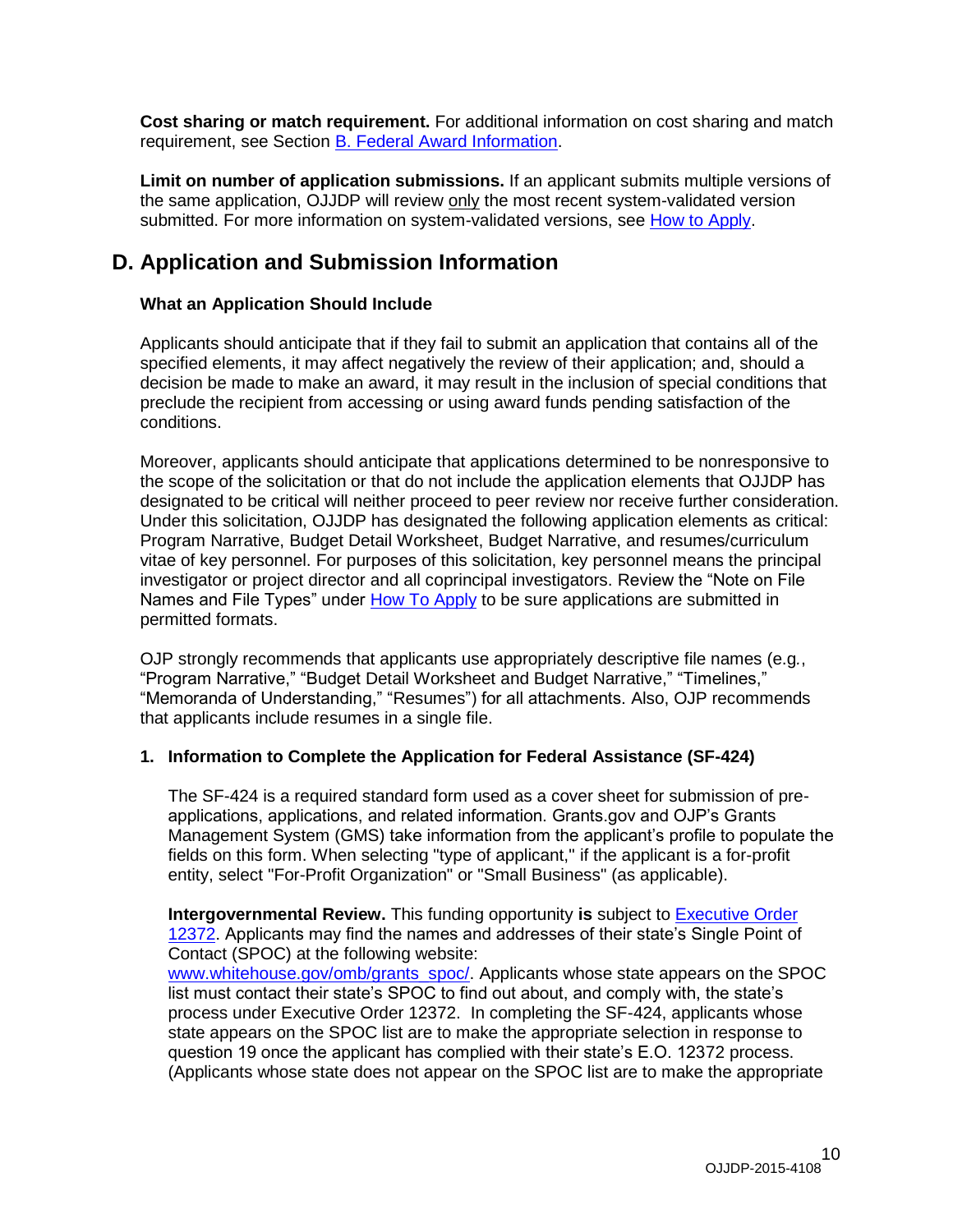selection in response to question 19 to indicate that the "Program is subject to E.O. 12372 but has not been selected by the State for review.")

### **2. Project Abstract**

The project abstract is an important part of the application and serves as an introduction to the proposed project. OJJDP uses the project abstract for a number of purposes, including assignment of the application to an appropriate review panel. If the application is funded, the project abstract typically will become public information and be used to describe the project.

Applications should include a high-quality project abstract that summarizes the proposed project in 250-400 words. Project abstracts should be—

- Written for a general public audience.
- Submitted as a separate attachment with "Project Abstract" as part of its file name.
- Single-spaced, using a standard 12-point font (Times New Roman) with 1-inch margins.

The abstract should include a brief description of:

- The purpose of the project, the problem to be addressed, and the anticipated relevance to juvenile justice policy, practice, and theory.
- Potential strategies to complete the explicit goals and objectives of the project.
- Key partners involved.

As a separate attachment, the project abstract will **not** count against the page limit for the program narrative.

#### **3. Program Narrative**

Applicants must submit a program narrative that presents a detailed description of the purpose, goals, objectives, strategies, design, and management of the proposed program. The program narrative should be double-spaced with 1-inch margins, not exceeding 30 pages of 8½ by 11 inches, and use a standard 12-point font, preferably Times New Roman. Pages should be numbered "1 of 30," etc. The tables, charts, pictures, etc., including all captions, legends, keys, subtext, etc., may be single-spaced and will count in the 30-page limit. Material required under the Budget and Budget Narrative and Additional Attachments sections will not count toward the program narrative page count. Applicants may provide bibliographical references as a separate attachment that will not count toward the 30-page program narrative limit. If the program narrative fails to comply with these length-related restrictions, OJJDP may consider such noncompliance in peer review and in final award decisions.

The program narrative should address the following selection criteria: (1) statement of the problem (2) program design and implementation; (3) potential impact; and (4)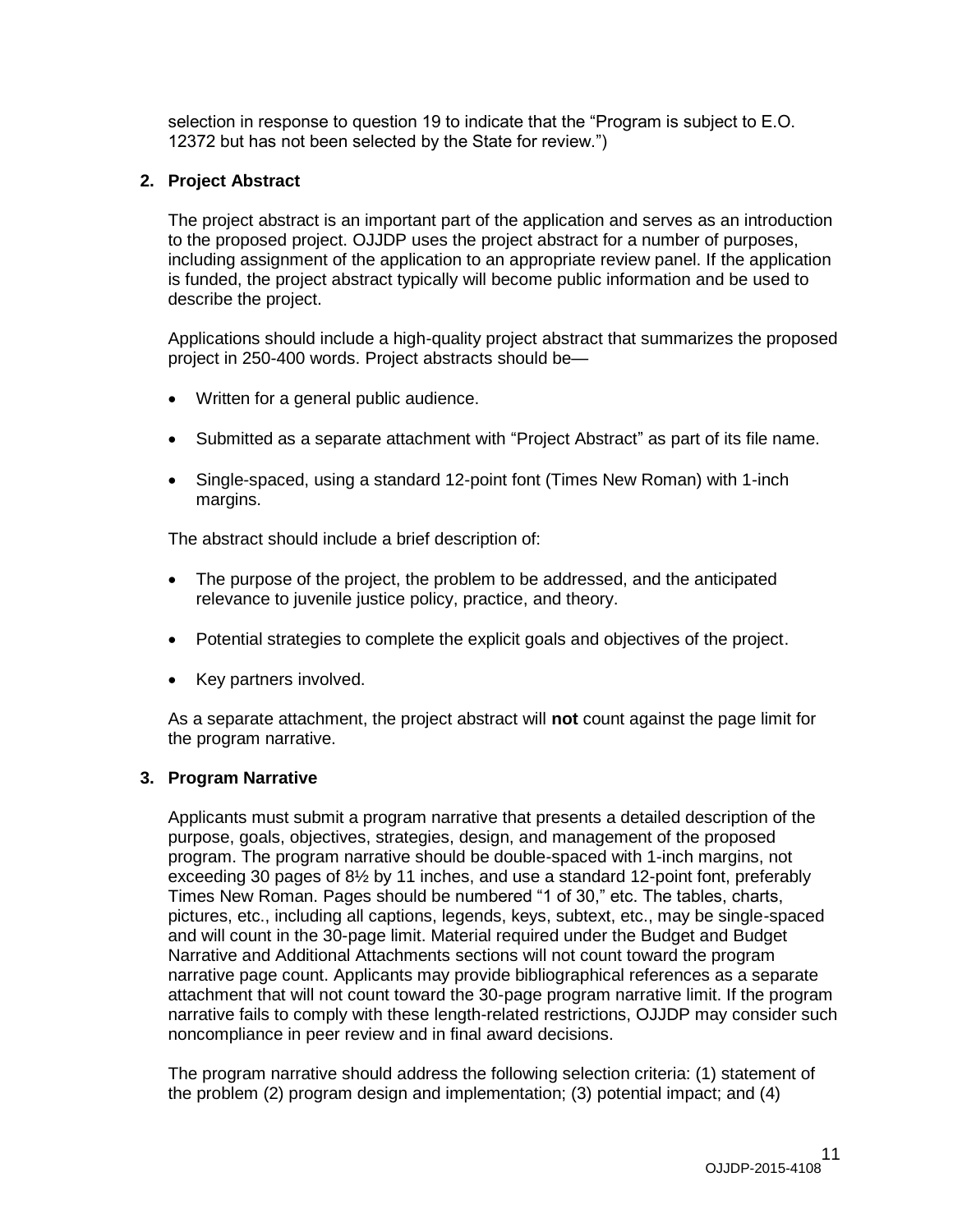capabilities/competencies. The applicant should clearly delineate the connections between and among each of these sections. For example, the project design section should clearly explain how the program's structure and activities will respond to the problem statement identified in the previous section.

Program narrative guidelines include the following:

- **a. Title page** (not counted against the 30-page program narrative limit). Should include the title of the project, submission date, funding opportunity number, and the name and complete contact information (address, telephone number, and e-mail address) for both the applicant organization and the principal investigator or project director.
- **b. Table of contents and figures** (not counted against the 30-page program narrative limit).
- **c. Main body.** Should describe the proposed project in depth. Include the following sections as part of the program narrative:
	- **(1) Statement of the problem and project objectives.** Applicants should briefly describe the nature and scope of the problem that the program will address (i.e., need for translational research products). The applicant should use data to provide evidence of the need, demonstrate the size and scope of the need, and document the effects of the need on the target population and the larger community.

Applicants should describe their understanding of the objectives outlined under Goals, Objectives, and Deliverables on pages 6-7.

- **(2) Project design and implementation.** Applicants should provide a detailed description of the strategy to implement the project, addressing the key objectives noted on page 6. This includes detailed explanations of:
	- **strategies to implement each of the key objectives.**
	- how current juvenile justice and implementation, organizational change, and dissemination research inform those strategies.
	- anticipated barriers to completing each of the objectives.
	- potential delivery or platform formats and implementation considerations for the final products.

**Performance Measures.** OJJDP does not require applicants to submit performance measures data with their applications. Performance measures (see Performance Measures, page 14) are included as an alert that OJJDP will require successful applicants to submit specific data as part of their reporting requirements. For the application, applicants should indicate an understanding of these requirements and discuss how they will gather the required data should they receive funding.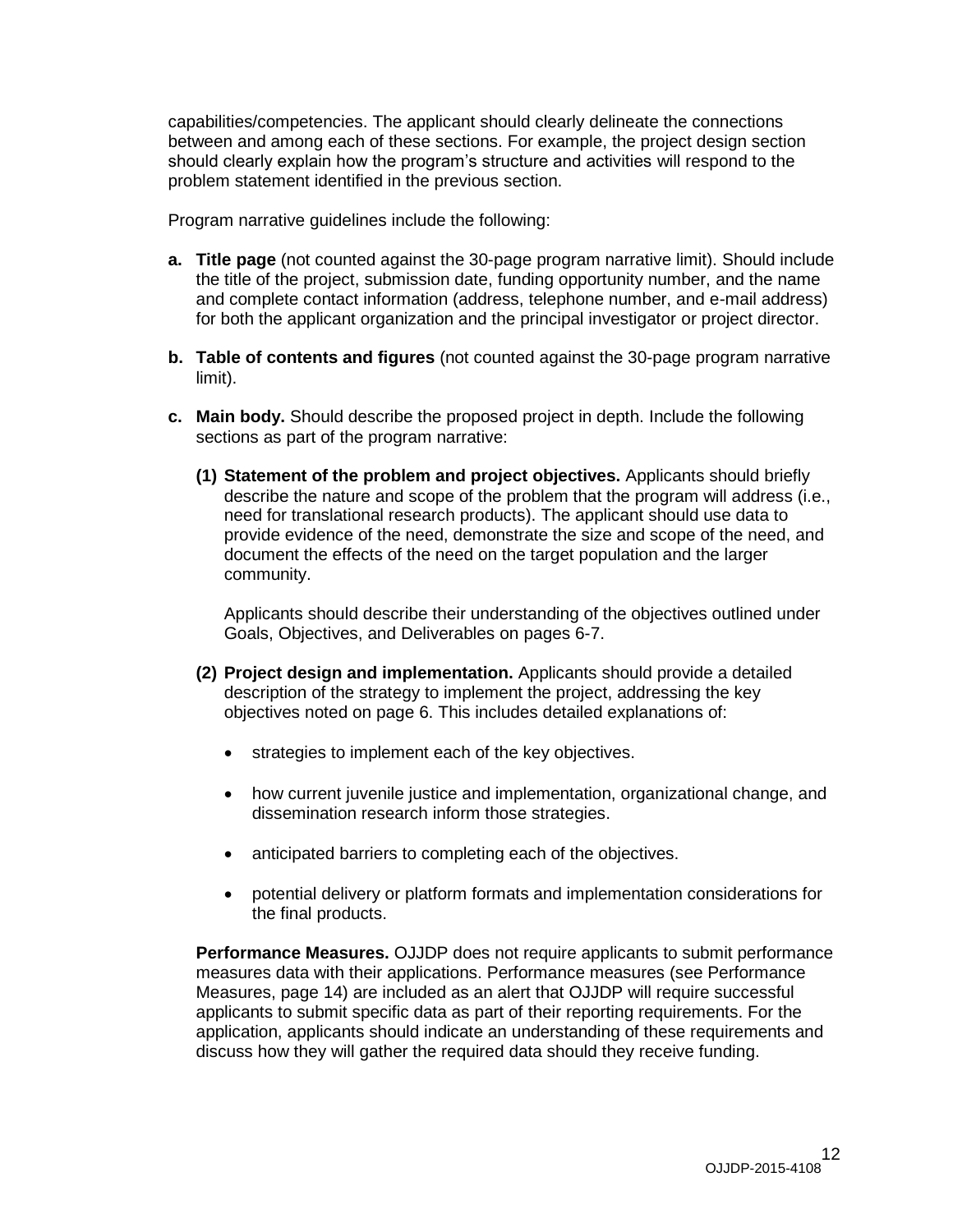OJJDP encourages award recipients to use information from existing program records to fulfill performance measures reporting requirements rather than initiating new data collection activities for this purpose.

**Timeline.** Applicants should submit a realistic timeline or milestone chart that indicates major tasks associated with the goals and objectives of the project, assigns responsibility for each, and plots completion of each task by month or quarter for the duration of the award, using "Year 1," "Month 1," "Quarter 1," etc., not calendar dates (see "Sample Project Timelines" at [www.ojjdp.gov/grantees/timelines.html\)](http://www.ojjdp.gov/grantees/timelines.html).

Applicants should submit the timeline as a separate attachment, as stipulated in Additional Attachments, page 17.

- **d. Potential impact.** Applicants should describe the potential impact of the project and how it may inform or improve juvenile justice-related policy, practice, and theory in the United States. This includes a description of:
	- how the proposed project will inform juvenile justice systems reform and improvement efforts.
	- implications for public safety and juvenile justice policy and practice.
	- how applicants will complete the deliverables stated in the Goals, Objectives, and Deliverables section on page 6.
- **e. Capabilities/competencies.** This section should describe the experience and capability of the applicant organization and any contractors or subgrantees that the applicant will use to implement and manage this effort and its associated federal funding, highlighting any previous experience implementing projects of similar scope, design, and magnitude. Applicants should address:
	- experience and capacity to systematically synthesize, analyze, and disseminate research products for projects of similar scope and size.
	- experience and capacity to develop innovative information dissemination systems that are research-based, leverage and coordinate with pre-existing networks of providers, and utilize various technological options.

OJJDP encourages applicants to subaward with organizations or individuals that have complementary skills and experiences for completing a project of this scope and size.

Applicants should also highlight their experience/capability/capacity to manage subawards, including details on their system for fiscal accountability. Management and staffing patterns should be clearly connected to the project design described in the previous section.

Applicants should describe the roles and responsibilities of project staff and explain the program's organizational structure and operations. Applicants should include a copy of an organizational chart showing how the organization operates, including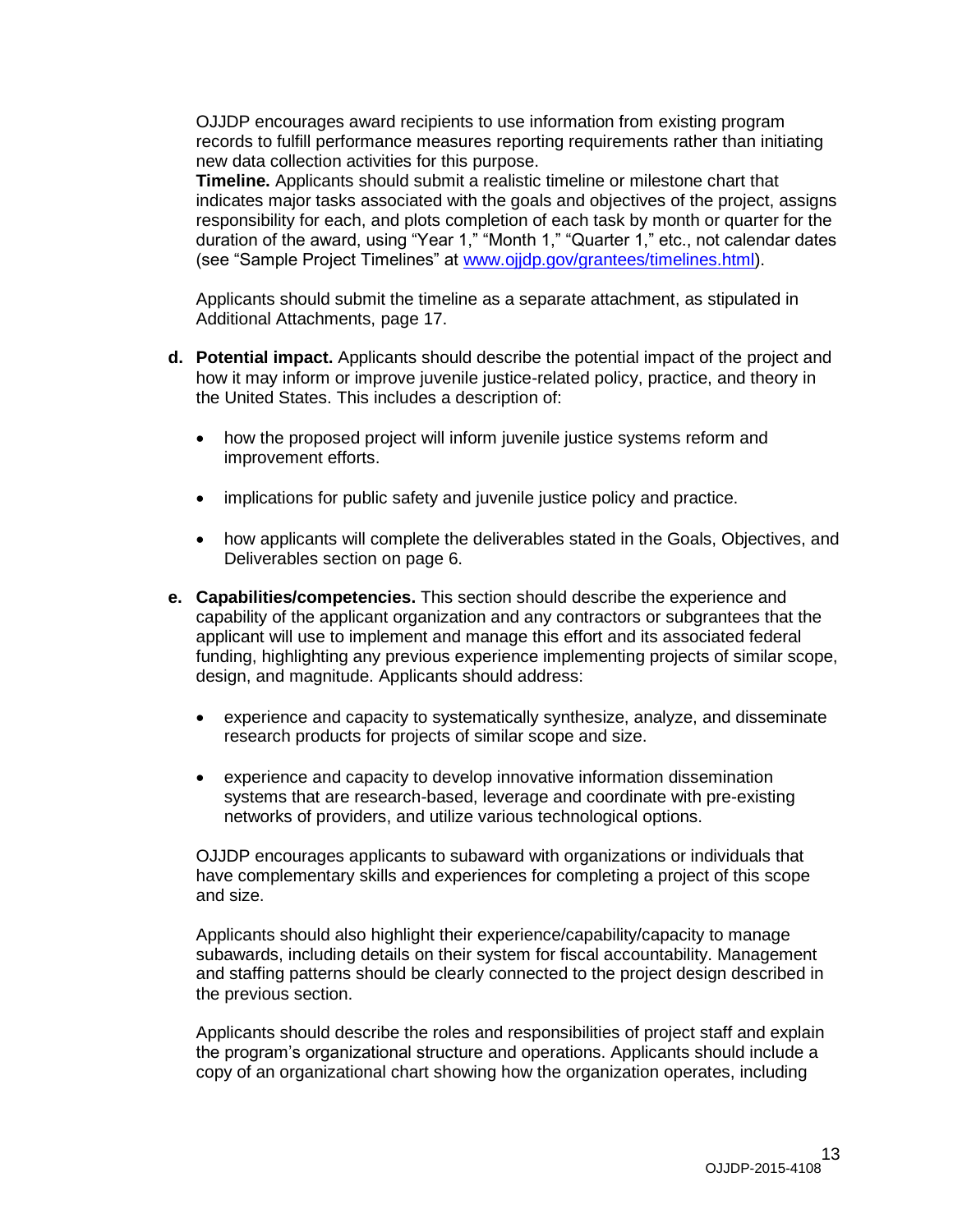who manages the finances; how the organization manages subawards, if there are any; and the management of the project proposed for funding.

**f. Performance measures.** To assist the Department with fulfilling its responsibilities under the Government Performance and Results Act of 1993 (GPRA), Public Law 103-62, and the GPRA Modernization Act of 2010, Public Law 111–352, applicants that receive funding under this solicitation must provide data that measure the results of their work done under this solicitation. OJP will require any award recipient, post award, to provide the data requested in the "Data Grantee Provides" column so that OJP can calculate values for the "Performance Measures" column. (Submission of performance measures data is not required for the application.) Performance measures for this solicitation are as follows:

| <b>Objective</b>                                                                                                            | <b>Performance Measure(s)</b>                     | <b>Data Grantee Provides</b>                                                           |
|-----------------------------------------------------------------------------------------------------------------------------|---------------------------------------------------|----------------------------------------------------------------------------------------|
| To generate research/evaluation<br>products that will improve evidence-<br>and research-based juvenile justice<br>practice. | Number of deliverables that<br>meet expectations. | Number of deliverables that<br>meet expectations (as outlined<br>in the solicitation). |

- **g. Appendices.** Appendices (not counted against the 30-page program narrative limit) include:
	- bibliography/references.
	- tools/instruments, questionnaires, tables/charts/graphs, or maps pertaining to the proposed project that supplement items included in the main body of the narrative.
	- curriculum vitae or resumes of the principal investigator and all coprincipal investigators. In addition, curriculum vitae, resumes, or biographical sketches of all other individuals (regardless of investigator status) who will be significantly involved in substantive aspects of the proposal (including, for example, individuals, such as statisticians, serving as consultants to conduct proposed data analysis).
	- list (to the extent known) of all proposed project staff members, including those affiliated with the applicant organization or any proposed subrecipient organization(s), any proposed consultant(s) and contractors (whether individuals or organizations), and any proposed members of an advisory board for the project (if applicable). The list should include, for each individual and organization: name, title (if applicable), employer or other organizational affiliation, and roles and responsibilities proposed for the project. Applicants should use the "Proposed Project Staff, Affiliation, and Roles" form available at [www.nij.gov/funding/documents/nij-project-staff-template.xlsx](http://www.nij.gov/funding/documents/nij-project-staff-template.xlsx) to provide this listing.
	- proposed project timeline and expected milestones.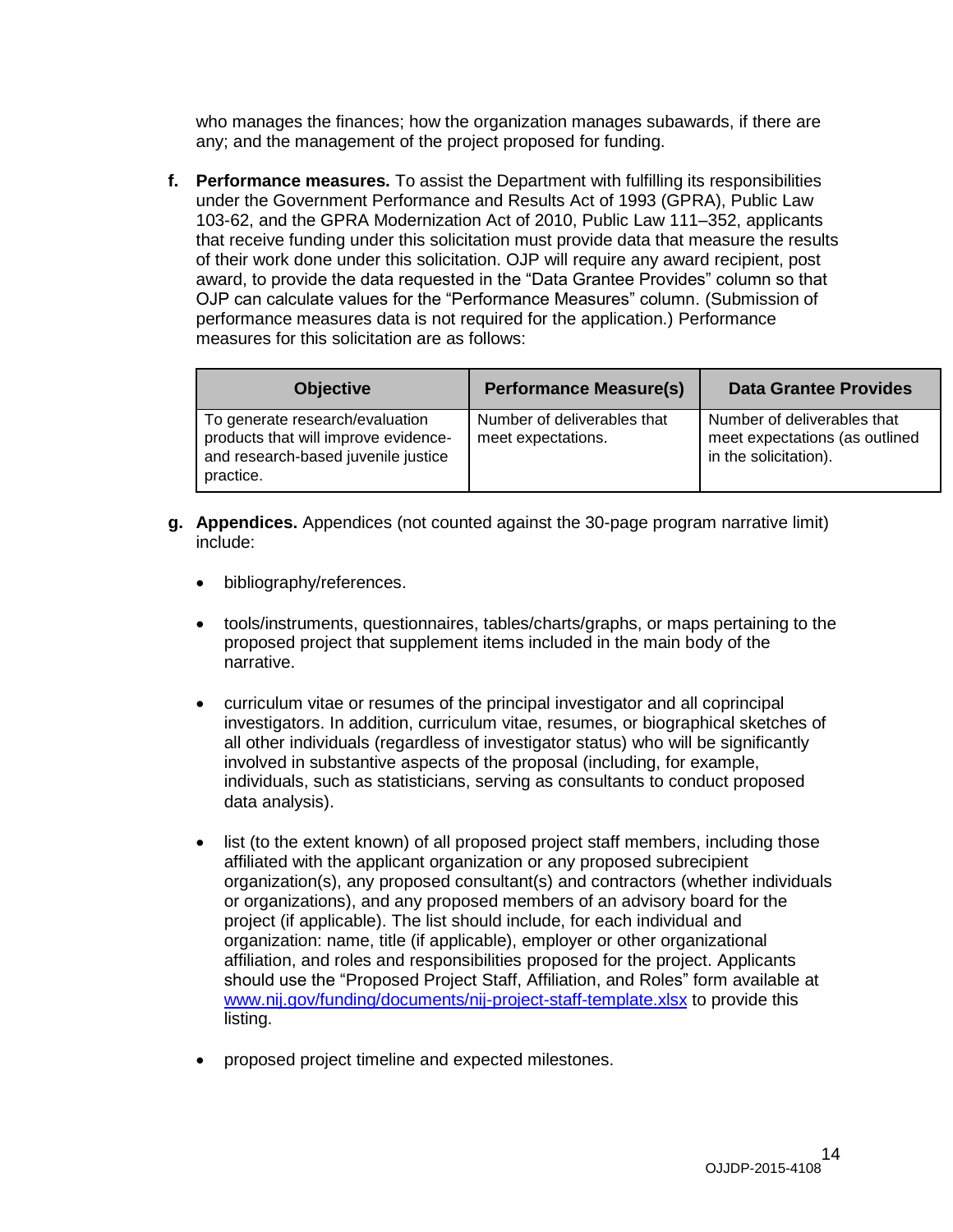- list of any previous and current OJJDP awards to applicant organization and investigator(s), including the OJJDP-assigned award numbers and a brief description of any scholarly products that resulted in whole or in part from work funded under the OJJDP award(s). Scholarly products can result form of one or more published, peer-reviewed, scientific journal articles, and/or (if appropriate) law review journal articles, book chapter(s) or book(s) in the academic press, technological prototypes, patented inventions, or similar scientific products.
- letters of cooperation/support or administrative agreements from organizations collaborating in the project, such as law enforcement and correctional agencies (if applicable).
- letters of support/memoranda of understanding**.** If submitting an application with a subaward, as described under Eligibility, page 1, applicants should provide signed and dated letters of support or memoranda of understanding for all key partners that include the following:
	- $\circ$  expression of support for the program and a statement of willingness to participate and collaborate with it.
	- $\circ$  description of the partner's current role and responsibilities in the planning process and expected responsibilities when the program is operational.
	- $\circ$  estimate of the percent of time that the partner will devote to the planning and operation of the project.

### **4. Budget Detail Worksheet and Budget Narrative**

**a. Budget Detail Worksheet.** A sample Budget Detail Worksheet can be found at [www.ojp.gov/funding/Apply/Resources/BudgetDetailWorksheet.pdf.](http://ojp.gov/funding/Apply/Resources/BudgetDetailWorksheet.pdf) Applicants that submit their budget in a different format should include the budget categories listed in the sample budget worksheet. OJJDP expects applicants to provide a thorough narrative to each section of the Budget Detail Worksheet.

For questions pertaining to budget and examples of allowable and unallowable costs, see the Financial Guide at [www.ojp.gov/financialguide/index.htm.](http://www.ojp.gov/financialguide/index.htm)

**b. Budget Narrative.** The budget narrative should thoroughly and clearly describe every category of expense listed in the Budget Detail Worksheet. OJP expects proposed budgets to be complete, cost effective, and allowable (e.g., reasonable, allocable, and necessary for project activities).

Applicants should demonstrate in their budget narratives how they will maximize cost effectiveness of grant expenditures. Budget narratives should generally describe cost effectiveness in relation to potential alternatives and the goals of the project. For example, a budget narrative should detail why planned in-person meetings are necessary, or how technology and collaboration with outside organizations could be used to reduce costs, without compromising quality.

The narrative should be sound mathematically, and correspond with the information and figures provided in the Budget Detail Worksheet. The narrative should explain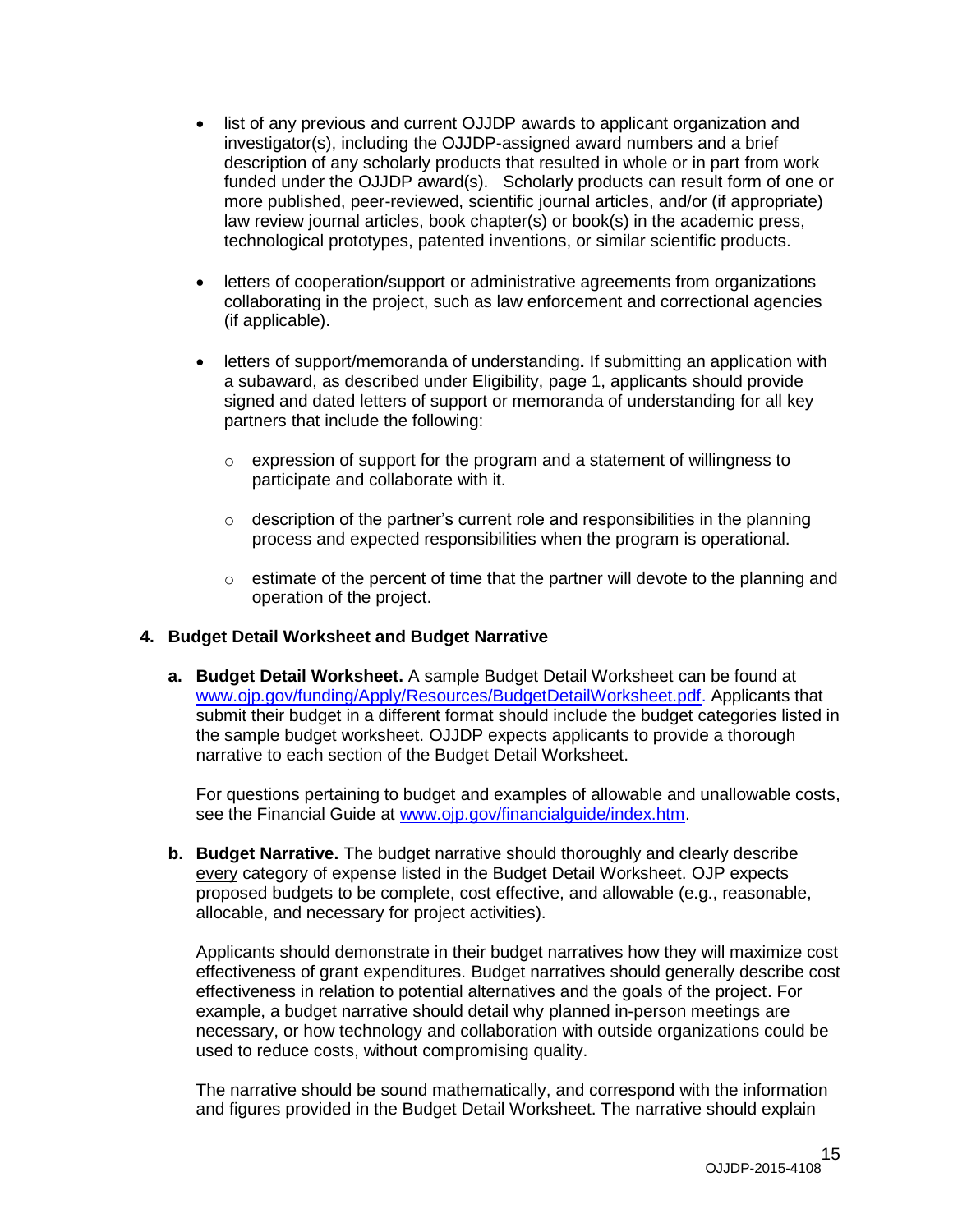how the applicant estimated and calculated all costs, and how they are relevant to the completion of the proposed project. The narrative may include tables for clarification purposes but need not be in a spreadsheet format. As with the Budget Detail Worksheet, the Budget Narrative should be broken down by year.

- **c. Noncompetitive procurement contracts in excess of simplified acquisition threshold.** If an applicant proposes to make one or more noncompetitive procurements of products or services, where the noncompetitive procurement will exceed the simplified acquisition threshold (also known as the small purchase threshold), which is currently set at \$150,000, the application should address the considerations outlined in the [Financial Guide.](http://ojp.gov/financialguide/index.htm)
- **d. Preagreement cost approvals.** For information on preagreement costs approvals, see Section [B. Federal Award Information.](#page-6-0)

## **5. Indirect Cost Rate Agreement (if applicable)**

Indirect costs are allowed only if the applicant has a current federally approved indirect cost rate. (This requirement does not apply to units of local government.) Attach a copy of the federally approved indirect cost rate agreement to the application. Applicants that do not have an approved rate may request one through their cognizant federal agency, which will review all documentation and approve a rate for the applicant organization, or, if the applicant's accounting system permits, costs may be allocated in the direct cost categories. For the definition of Cognizant Federal Agency, see the "Glossary of Terms" in the [Financial Guide.](http://ojp.gov/financialguide/index.htm) For assistance with identifying your cognizant agency, please contact the Customer Service Center at 1-800-458-0786 or at [ask.ocfo@usdoj.gov.](mailto:ask.ocfo@usdoj.gov) If DOJ is the cognizant federal agency, applicants may obtain information needed to submit an indirect cost rate proposal at

[www.ojp.gov/funding/Apply/Resources/IndirectCosts.pdf.](http://www.ojp.gov/funding/Apply/Resources/IndirectCosts.pdf)

### **6. Tribal Authorizing Resolution (if applicable)**

Tribes, tribal organizations, or third parties proposing to provide direct services or assistance to residents on tribal lands should include in their applications a resolution, a letter, affidavit, or other documentation, as appropriate, that certifies that the applicant has the legal authority from the tribe(s) to implement the proposed project on tribal lands. In those instances when an organization or consortium of tribes applies for a grant on behalf of a tribe or multiple specific tribes, the application should include appropriate legal documentation, as described above, from all tribes that would receive services or assistance under the grant. A consortium of tribes for which existing consortium bylaws allow action without support from all tribes in the consortium (i.e., without an authorizing resolution or comparable legal documentation from each tribal governing body) may submit, instead, a copy of its consortium bylaws with the application.

Applicants unable to submit an application that includes a fully executed (i.e., signed) copy of appropriate legal documentation, as described above, consistent with the applicable tribe's governance structure, should submit, at a minimum, an unsigned, draft version of such legal documentation as part of its application (except for cases in which, with respect to a tribal consortium applicant, consortium bylaws allow action without the support of all consortium member tribes). If selected for funding, OJJDP will make use of and access to funds contingent on receipt of the fully executed legal documentation.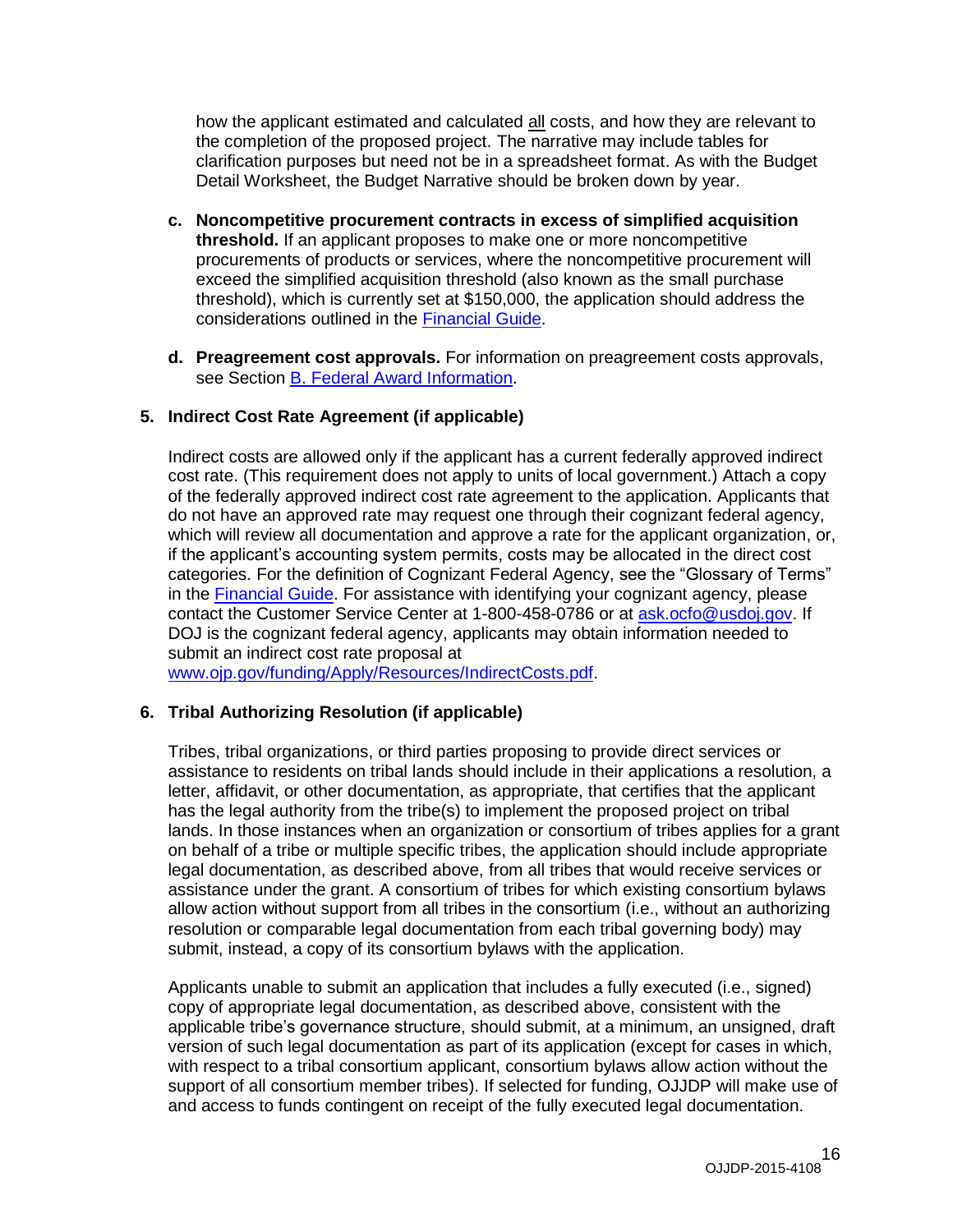# **7. Applicant Disclosure of High Risk Status**

Applicants are to disclose whether they are currently designated high risk by another federal grant making agency. This includes any status requiring additional oversight by the federal agency due to past programmatic or financial concerns. If an applicant is designated high risk by another federal grant making agency, you must email the following information to [OJPComplianceReporting@usdoj.gov](mailto:OJPComplianceReporting@usdoj.gov) at the time of application submission:

- The federal agency that currently designated the applicant as high risk.
- Date the applicant was designated high risk.
- The high risk point of contact name, phone number, and email address, from that federal agency.
- Reasons for the high risk status.

OJP seeks this information to ensure appropriate federal oversight of any grant award. Unlike the Excluded Parties List, this high risk information does not disqualify any organization from receiving an OJP award. However, additional grant oversight may be included, if necessary, in award documentation.

## **8. Additional Attachments**

**a.** Applicant disclosure of pending applications<sup>3</sup>. Applicants are to disclose whether they have pending applications for federally funded grants or subgrants (including cooperative agreements) that include requests for funding to support the same project being proposed under this solicitation and will cover the identical cost items outlined in the budget narrative and worksheet in the application under this solicitation. The disclosure should include both direct applications for federal funding (e.g., applications to federal agencies) and indirect applications for such funding (e.g., applications to state agencies that will subaward federal funds).

OJP seeks this information to help avoid any inappropriate duplication of funding. Leveraging multiple funding sources in a complementary manner to implement comprehensive programs or projects is encouraged and is not seen as inappropriate duplication.

Applicants that have pending applications as described above are to provide the following information about pending applications submitted within the last 12 months:

- The federal or state funding agency
- The solicitation name/project name
- The point of contact information at the applicable funding agency

| Federal or State   Solicitation Name/<br>Name/Phone/E-mail for Point<br>of Contact at Funding Agency<br>Funding Agency   Project Name |
|---------------------------------------------------------------------------------------------------------------------------------------|
|---------------------------------------------------------------------------------------------------------------------------------------|

tigator; rather, the applicant, most frequently, is the<br>investigator is employed.  $\overline{a}$  $3$  Typically, the applicant is not the principal investigator; rather, the applicant, most frequently, is the institution, organization, or company in which the principal investigator is employed.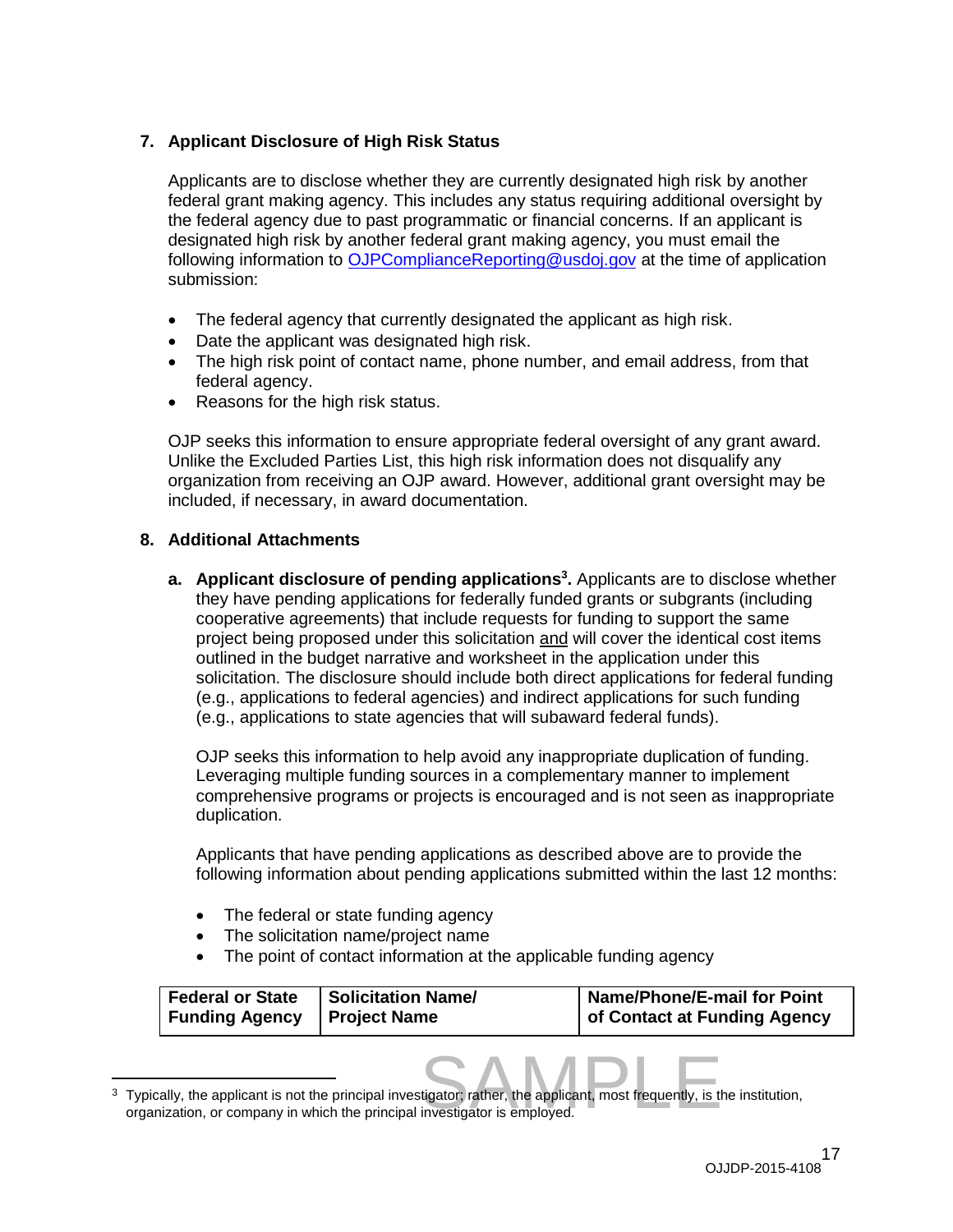| DOJ/COPS                                                                    | <b>COPS Hiring Program</b>                                                                 | Jane Doe, 202/000-0000;<br>jane.doe@usdoj.gov |
|-----------------------------------------------------------------------------|--------------------------------------------------------------------------------------------|-----------------------------------------------|
| HHS/Substance<br>Abuse & Mental<br><b>Health Services</b><br>Administration | Drug Free Communities Mentoring<br>Program/ North County Youth<br><b>Mentoring Program</b> | John Doe, 202/000-0000;<br>john.doe@hhs.gov   |

Applicants should include the table as a separate attachment, with the file name "Disclosure of Pending Applications," to their application. Applicants that do not have pending applications as described above are to include a statement to this effect in the separate attachment page (e.g., "[Applicant Name on SF-424] does not have pending applications submitted within the last 12 months for federally funded grants or subgrants (including cooperative agreements) that include requests for funding to support the same project being proposed under this solicitation and will cover the identical cost items outlined in the budget narrative and worksheet in the application under this solicitation.").

- **b. Research and evaluation independence and integrity.** If a proposal involves research and/or evaluation, regardless of the proposal's other merits, in order to receive funds, the applicant must demonstrate research/evaluation independence, including appropriate safeguards to ensure research/evaluation objectivity and integrity, both in this proposal and as it may relate to the applicant's other current or prior related projects. This documentation may be included as an attachment to the application which addresses BOTH i. and ii. below.
	- i. For purposes of this solicitation, applicants must document research and evaluation independence and integrity by including, at a minimum, one of the following two items:
		- a. A specific assurance that the applicant has reviewed its proposal to identify any research integrity issues (including all principal investigators and subrecipients) and it has concluded that the design, conduct, or reporting of research and evaluation funded by OJJDP grants, cooperative agreements, or contracts will not be biased by any personal or financial conflict of interest on the part of part of its staff, consultants, and/or sub-recipients responsible for the research and evaluation or on the part of the applicant organization;

OR

b. A specific listing of actual or perceived conflicts of interest that the applicant has identified in relation to this proposal. These conflicts could be either personal (related to specific staff, consultants, and/or sub-recipients) or organizational (related to the applicant or any subgrantee organization). Examples of potential investigator (or other personal) conflict situations may include, but are not limited to, those in which an investigator would be in a position to evaluate a spouse's work product (actual conflict), or an investigator would be in a position to evaluate the work of a former or current colleague (potential apparent conflict). With regard to potential organizational conflicts of interest, as one example, generally an organization could not be given a grant to evaluate a project if that organization had itself provided substantial prior technical assistance to that specific project or a location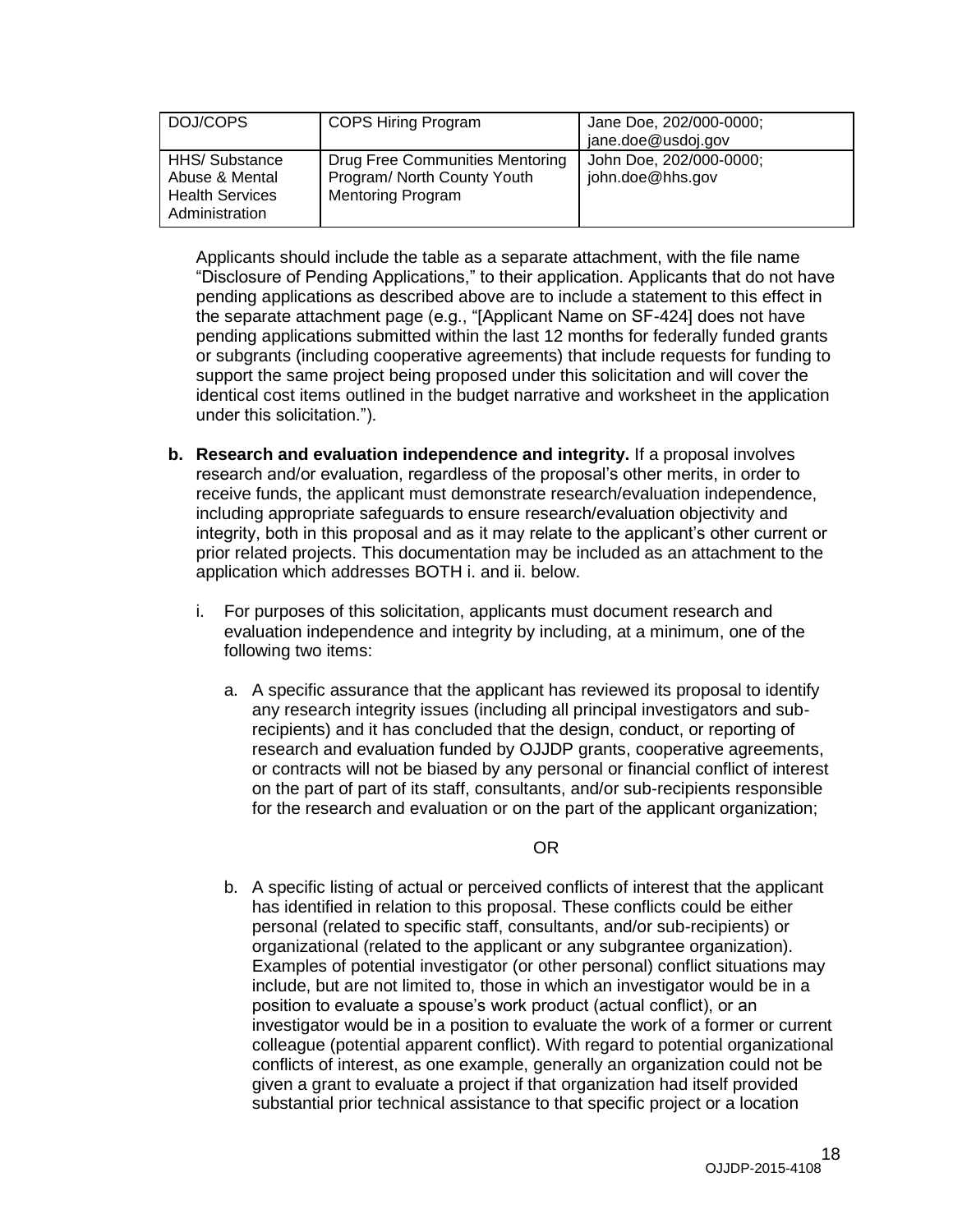implementing the project (whether funded by OJP or other sources), as the organization in such an instance would appear to be evaluating the effectiveness of its own prior work. The key is whether a reasonable person understanding all of the facts would be able to have confidence that the results of any research or evaluation project are objective and reliable. Any outside personal or financial interest that casts doubt on that objectivity and reliability of an evaluation or research product is a problem and must be disclosed.

- ii. In addition, for purposes of this solicitation applicants must address the issue of possible mitigation of research integrity concerns by including, at a minimum, one of the following two items:
	- a. If an applicant reasonably believes that no potential personal or organizational conflicts of interest exist, then the applicant should provide a brief narrative explanation of how and why it reached that conclusion. Applicants MUST also include an explanation of the specific processes and procedures that the applicant will put in place to identify and eliminate (or, at the very least, mitigate) potential personal or financial conflicts of interest on the part of its staff, consultants, and/or sub-recipients for this particular project, should that be necessary during the grant period. Documentation that may be helpful in this regard could include organizational codes of ethics/conduct or policies regarding organizational, personal, and financial conflicts of interest.

#### OR

b. If the applicant has identified specific personal or organizational conflicts of interest in its proposal during this review, the applicant must propose a specific and robust mitigation plan to address conflicts noted above. At a minimum, the plan must include specific processes and procedures that the applicant will put in place to eliminate (or, at the very least, mitigate) potential personal or financial conflicts of interest on the part of its staff, consultants, and/or sub-recipients for this particular project, should that be necessary during the grant period. Documentation that may be helpful in this regard could include organizational codes of ethics/conduct or policies regarding organizational, personal, and financial conflicts of interest. There is no guarantee that the plan, if any, will be accepted as proposed.

Considerations in assessing research and evaluation independence and integrity will include, but are not be limited to, the adequacy of the applicant's efforts to identify factors that could affect the objectivity or integrity of the proposed staff and/or the organization in carrying out the research, development, or evaluation activity; and the adequacy of the applicant's existing or proposed remedies to control any such factors.

### **9. Financial Management and System of Internal Controls Questionnaire**

In accordance with [2 CFR 200.205,](http://www.ecfr.gov/cgi-bin/text-idx?SID=2ebfb13012953333f32ed4cf1411e33e&node=pt2.1.200&rgn=div5#se2.1.200_1205) Federal agencies must have in place a framework for evaluating the risks posed by applicants before they receive a Federal award. To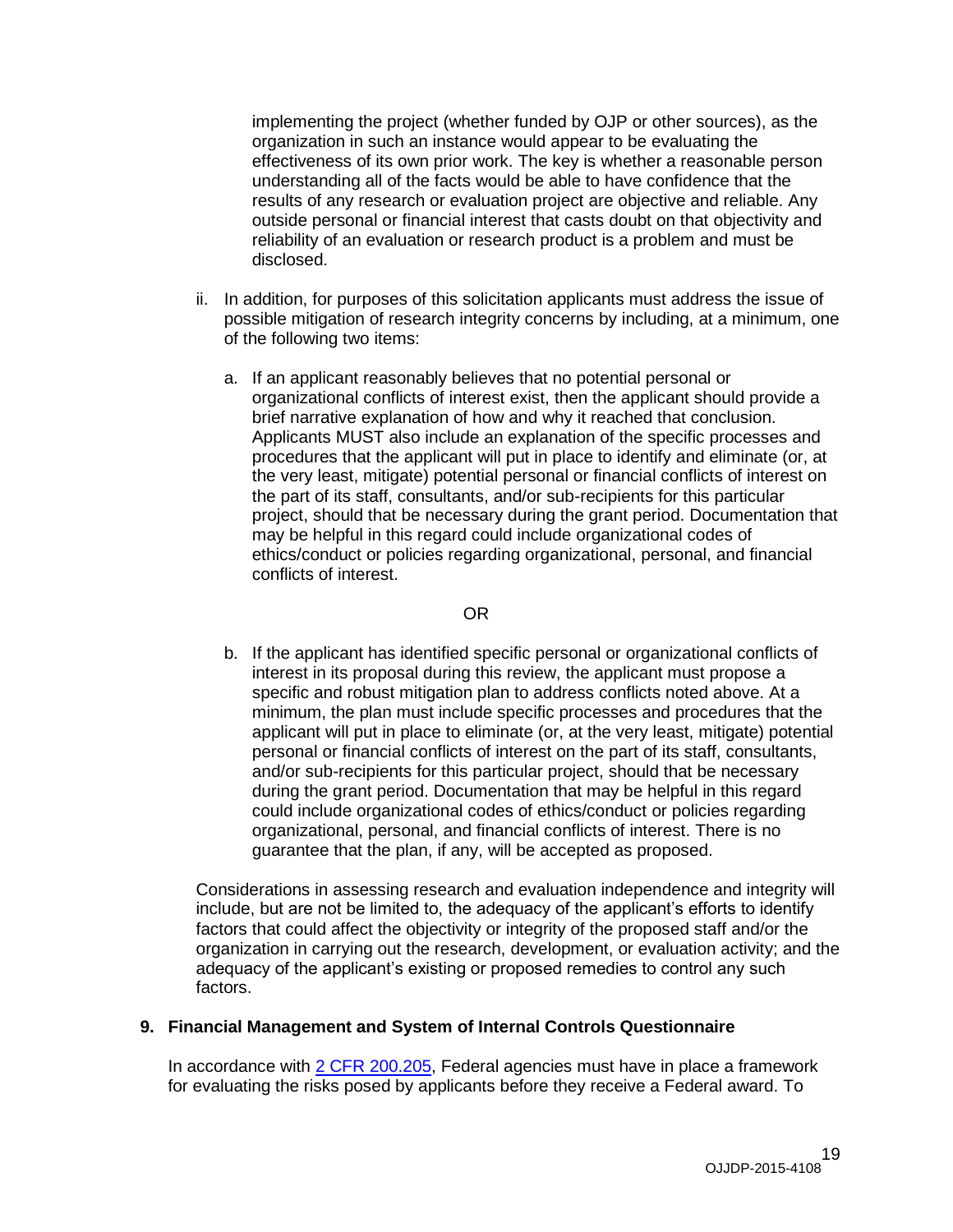facilitate part of this risk evaluation, **all** applicants (other than an individual) are to download, complete, and submit this [form.](http://ojp.gov/funding/Apply/Resources/FinancialCapability.pdf)

## **10. Disclosure of Lobbying Activities**

All applicants must complete this information. Applicants that expend any funds for lobbying activities are to provide the detailed information requested on the form Disclosure of Lobbying Activities (SF-LLL). Applicants that do not expend any funds for lobbying activities are to enter "N/A" in the text boxes for item 10 ("a. Name and Address of Lobbying Registrant" and "b. Individuals Performing Services").

## <span id="page-19-0"></span>**How To Apply**

Applicants must register in, and submit applications through Grants.gov, a "one-stop storefront" to find federal funding opportunities and apply for funding. Find complete instructions on how to register and submit an application at [www.Grants.gov.](http://www.grants.gov/) Applicants that experience technical difficulties during this process should call the Grants.gov Customer Support Hotline at **800**-**518**-**4726** or **606–545–5035**, 24 hours a day, 7 days a week, except federal holidays. Registering with Grants.gov is a one-time process; however, **processing delays may occur, and it can take several weeks** for first-time registrants to receive confirmation and a user password. OJP encourages applicants to **register several weeks before** the application submission deadline. In addition, OJP urges applicants to submit applications 72 hours prior to the application due date to allow time to receive validation messages or rejection notifications from Grants.gov, and to correct in a timely fashion any problems that may have caused a rejection notification.

OJJDP strongly encourages all prospective applicants to sign up for Grants.gov email [notifications](http://www.grants.gov/web/grants/manage-subscriptions.html) regarding this solicitation. If this solicitation is cancelled or modified, individuals who sign up with Grants.gov for updates will be automatically notified.

**Note on file names and file types.** Grants.gov only permits the use of certain specific characters in names of attachment files. Valid file names may include only the characters shown in the table below. Grants.gov is designed to reject any application that includes an attachment(s) with a file name that contains any characters not shown in the table below. Grants.gov is designed to forward successfully submitted applications to OJP's Grants Management System (GMS).

| <b>Characters</b>                                                          |                         | <b>Special Characters</b> |                       |
|----------------------------------------------------------------------------|-------------------------|---------------------------|-----------------------|
| Upper case $(A - Z)$                                                       | Parenthesis ()          | Curly braces { }          | Square brackets []    |
| Lower case $(a - z)$                                                       | Ampersand (&)           | Tilde $(-)$               | Exclamation point (!) |
| Underscore (                                                               | Comma $($ , $)$         | Semicolon (; )            | Apostrophe ('         |
| Hyphen<br>$\sim$                                                           | At sign $(\mathcal{Q})$ | Number sign (#)           | Dollar sign (\$)      |
| Space                                                                      | Percent sign (%)        | Plus sign $(+)$           | Equal sign $(=)$      |
| Period (.)<br>When using the ampersand (&) in XML, applicants must use the |                         |                           |                       |
|                                                                            | "&" format.             |                           |                       |

### **GMS does not accept executable file types as application attachments.** These

disallowed file types include, but are not limited to, the following extensions: ".com," ".bat," ".exe," ".vbs," ".cfg," ".dat," ".db," ".dbf," ".dll," ".ini," ".log," ".ora," ".sys," and ".zip." GMS may reject applications with files that use these extensions. It is important to allow time to change the type of file(s) if the application is rejected.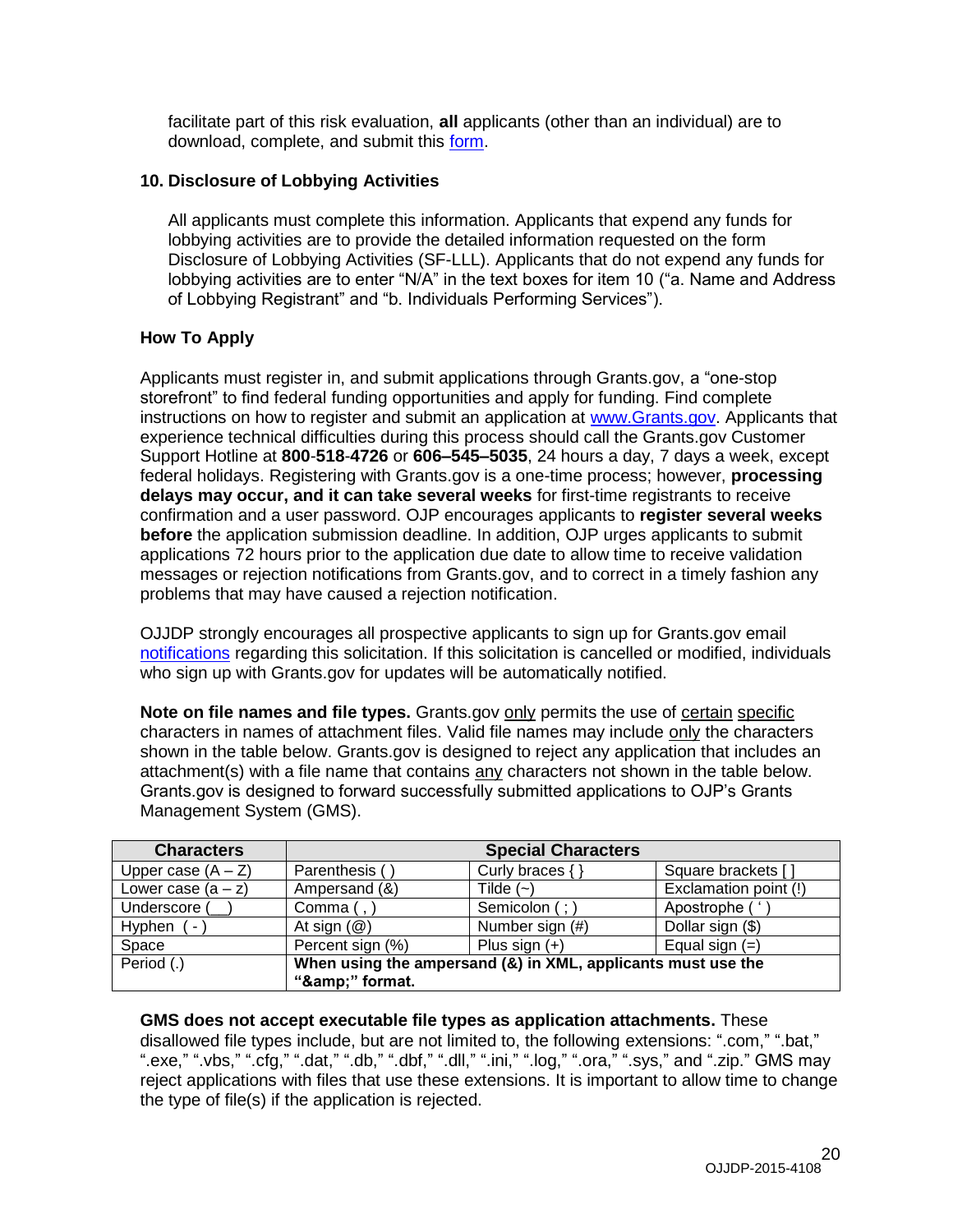All applicants are required to complete the following steps:

OJP may not make a federal award to an applicant until the applicant has complied with all applicable DUNS and SAM requirements. If an applicant has not fully complied with the requirements by the time the federal awarding agency is ready to make a federal award, the federal awarding agency may determine that the applicant is not qualified to receive a federal award and use that determination as a basis for making a federal award to another applicant.

- **1. Acquire a Data Universal Numbering System (DUNS) number.** In general, the Office of Management and Budget requires that all applicants (other than individuals) for federal funds include a DUNS number in their applications for a new award or a supplement to an existing award. A DUNS number is a unique nine-digit sequence recognized as the universal standard for identifying and differentiating entities receiving federal funds. The identifier is used for tracking purposes and to validate address and point of contact information for federal assistance applicants, recipients, and subrecipients. The DUNS number will be used throughout the grant life cycle. Obtaining a DUNS number is a free, one-time activity. Call Dun and Bradstreet at 866–705–5711 to obtain a DUNS number or apply online at [www.dnb.com.](http://www.dnb.com/) A DUNS number is usually received within 1-2 business days.
- **2. Acquire registration with the System for Award Management (SAM).** SAM is the repository for standard information about federal financial assistance applicants, recipients, and subrecipients. OJP requires all applicants (other than individuals) for federal financial assistance to maintain current registrations in the SAM database. Applicants must be registered in SAM to successfully register in Grants.gov. Applicants must **update or renew their SAM registration annually** to maintain an active status.

Applications cannot be successfully submitted in Grants.gov until Grants.gov receives the SAM registration information. The information transfer from SAM to Grants.gov can take up to 48 hours. OJP recommends that the applicant register or renew registration with SAM as early as possible.

Information about SAM registration procedures can be accessed at [www.sam.gov.](https://www.sam.gov/portal/public/SAM/?portal:componentId=1f834b82-3fed-4eb3-a1f8-ea1f226a7955&portal:type=action&interactionstate=JBPNS_rO0ABXc0ABBfanNmQnJpZGdlVmlld0lkAAAAAQATL2pzZi9uYXZpZ2F0aW9uLmpzcAAHX19FT0ZfXw**)

- **3. Acquire an Authorized Organization Representative (AOR) and a Grants.gov username and password.** Complete the AOR profile on Grants.gov and create a username and password. The applicant organization's DUNS number must be used to complete this step. For more information about the registration process, go to [www.grants.gov/web/grants/register.html](http://www.grants.gov/web/grants/register.html)
- **4. Acquire confirmation for the AOR from the E-Business Point of Contact (E-Biz POC).** The E-Biz POC at the applicant organization must log into Grants.gov to confirm the applicant organization's AOR. Note that an organization can have more than one AOR.
- **5. Search for the funding opportunity on Grants.gov.** Use the following identifying information when searching for the funding opportunity on Grants.gov. The Catalog of Federal Domestic Assistance number for this solicitation is 16.540 , titled "Juvenile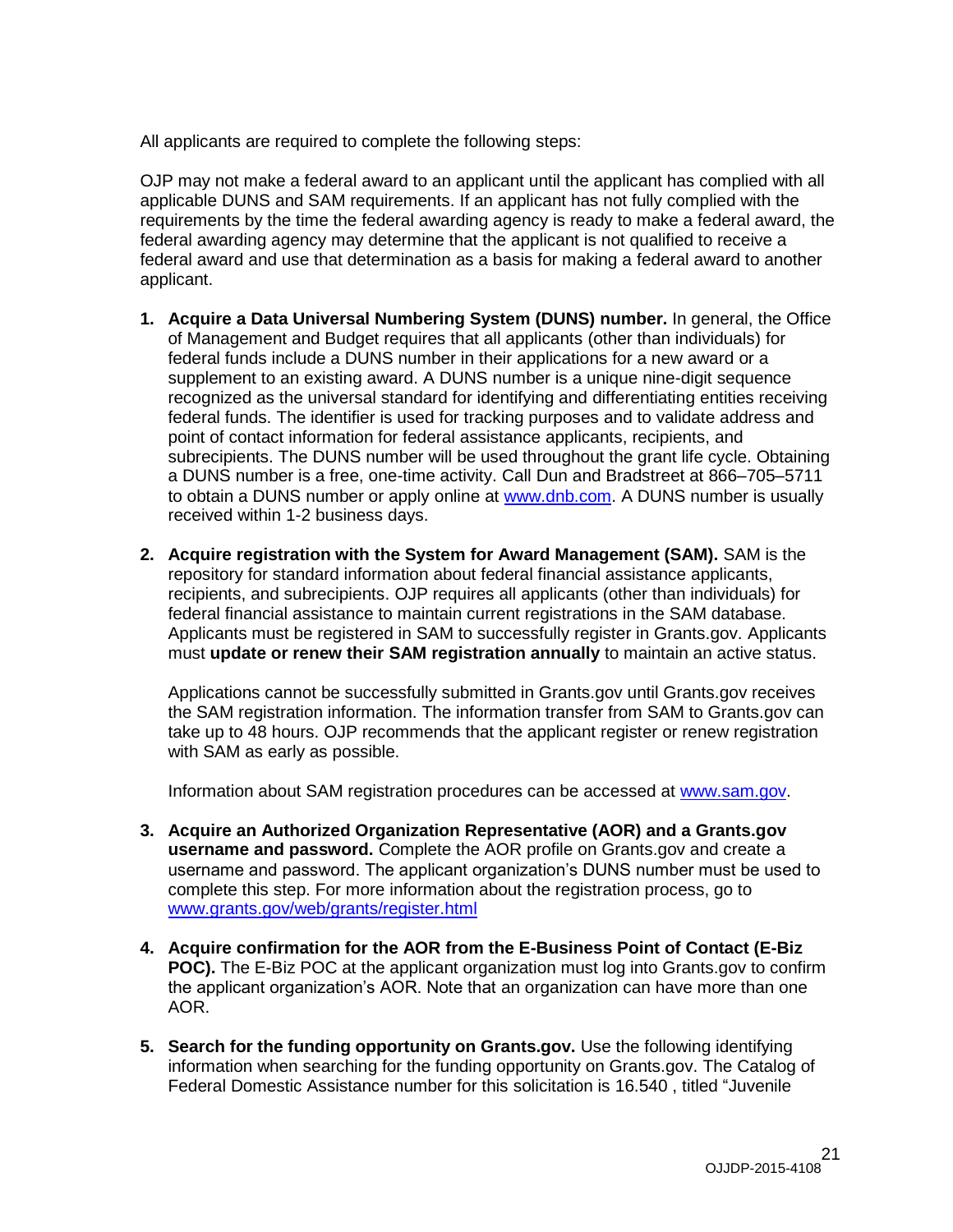Justice and Delinquncy Prevention\_Allocation to States*"* and the funding opportunity number is OJJDP-2015-4108.

**6. Submit a valid application consistent with this solicitation by following the directions in Grants.gov.** Within 24–48 hours after submitting the electronic application, the applicant should receive two notifications from Grants.gov. The first will confirm the receipt of the application and the second will state whether the application has been successfully validated, or rejected due to errors, with an explanation. It is possible to first receive a message indicating that the application is received and then receive a rejection notice a few minutes or hours later. Submitting well ahead of the deadline provides time to correct the problem(s) that caused the rejection. **Important:** OJP urges applicants to submit applications **at least 72 hours prior** to the application due date to allow time to receive validation messages or rejection notifications from Grants.gov, and to correct in a timely fashion any problems that may have caused a rejection notification.

Click [here](http://www.grants.gov/web/grants/applicants/organization-registration.html) for further details on DUNS, SAM, and Grants.gov registration steps and timeframes.

**Note: Duplicate applications.** If an applicant submits multiple versions of the same application, OJJDP will review only the most recent system-validated version submitted. See Note on File Names and File Types under [How To Apply.](#page-19-0)

### **Experiencing Unforeseen Grants.gov Technical Issues**

Applicants that experience unforeseen Grants.gov technical issues beyond their control that prevent them from submitting their application by the deadline must contact the Grants.gov [Customer Support Hotline](mailto:support@grants.gov) or the [SAM Help Desk](http://www.fsd.gov/) to report the technical issue and receive a tracking number. The applicant must e-mail the Response Center at [responsecenter@ncjrs.gov](mailto:responsecenter@ncjrs.gov) **within 24 hours after the application deadline** and request approval to submit their application. The e-mail must describe the technical difficulties, and include a timeline of the applicant's submission efforts, the complete grant application, the applicant's DUNS number, and any Grants.gov Help Desk or SAM tracking number(s). **Note: OJJDP does not automatically approve requests***.* After the program office reviews the submission, and contacts the Grants.gov or SAM Help Desks to validate the reported technical issues, OJP will inform the applicant whether the request to submit a late application has been approved or denied. If OJP determines that the applicant failed to follow all required procedures, which resulted in an untimely application submission, OJP will deny the applicant's request to submit their application.

The following conditions are generally insufficient to justify late submissions:

- Failure to register in SAM or Grants.gov in sufficient time.
- Failure to follow Grants.gov instructions on how to register and apply as posted on its website.
- Failure to follow each instruction in the OJP solicitation.
- Technical issues with the applicant's computer or information technology environment, including firewalls.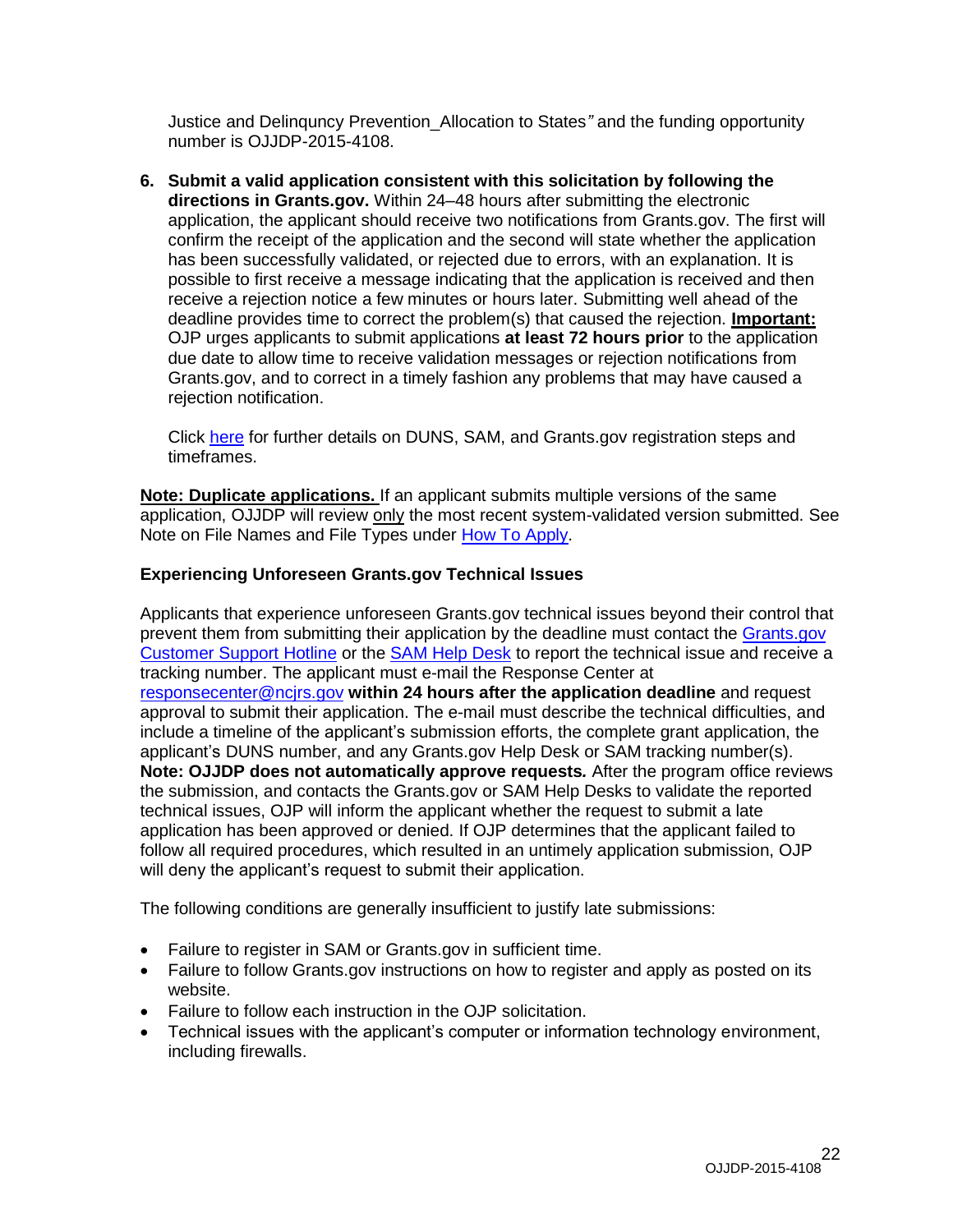**Notifications regarding known technical problems with Grants.gov, if any, are posted at the top of the [OJP funding Web page.](http://www.ojp.gov/funding/Explore/CurrentFundingOpportunities.htm)** 

# <span id="page-22-0"></span>**E. Application Review Information**

## <span id="page-22-1"></span>**Selection Criteria**

Peer reviewers will evaluate applications that meet basic minimum requirements using the following review criteria.

**Statement of the Problem and Objectives** (Understanding of the problem, the objectives, and their importance)–15 percent:

- 1. Demonstrated understanding of the problem and project objectives.
- 2. Demonstrated awareness of the state of current research.

**Project Design and Implementation** (Quality and technical merit)–40 percent:

- 1. Soundness of methods and analytic and technical approach to addressing the stated aim(s) of the proposed project.
- 2. Feasibility of the proposed project.
- 3. Awareness of potential pitfalls of proposed project design and feasibility of proposed actions to minimize and/or mitigate them.
- 4. Likelihood of proposed approach to address the key objectives outlined under Goals, Objectives, and Deliverables.

### **Potential Impact**–15 percent:

Potential for a significant scientific or technical advance(s) that will improve criminal/juvenile justice in the United States, such as—

- Potential for significantly improved understanding of the stated criminal/juvenile justice problem.
- Potential for innovative solution to address (all or a significant part of) the stated criminal/juvenile justice problem.

**Capabilities/Competencies** (Capabilities, demonstrated productivity, and experience of the applicant organization and proposed project staff)–30 percent:

- 1. Qualifications and experience of proposed project staff (the principal investigator or project director, all coprincipal investigators, and all other individuals [and organizations] identified in the application [regardless of investigator status] who will be significantly involved in substantive aspects of the proposal).
- 2. Demonstrated ability of the applicant organization to manage the effort.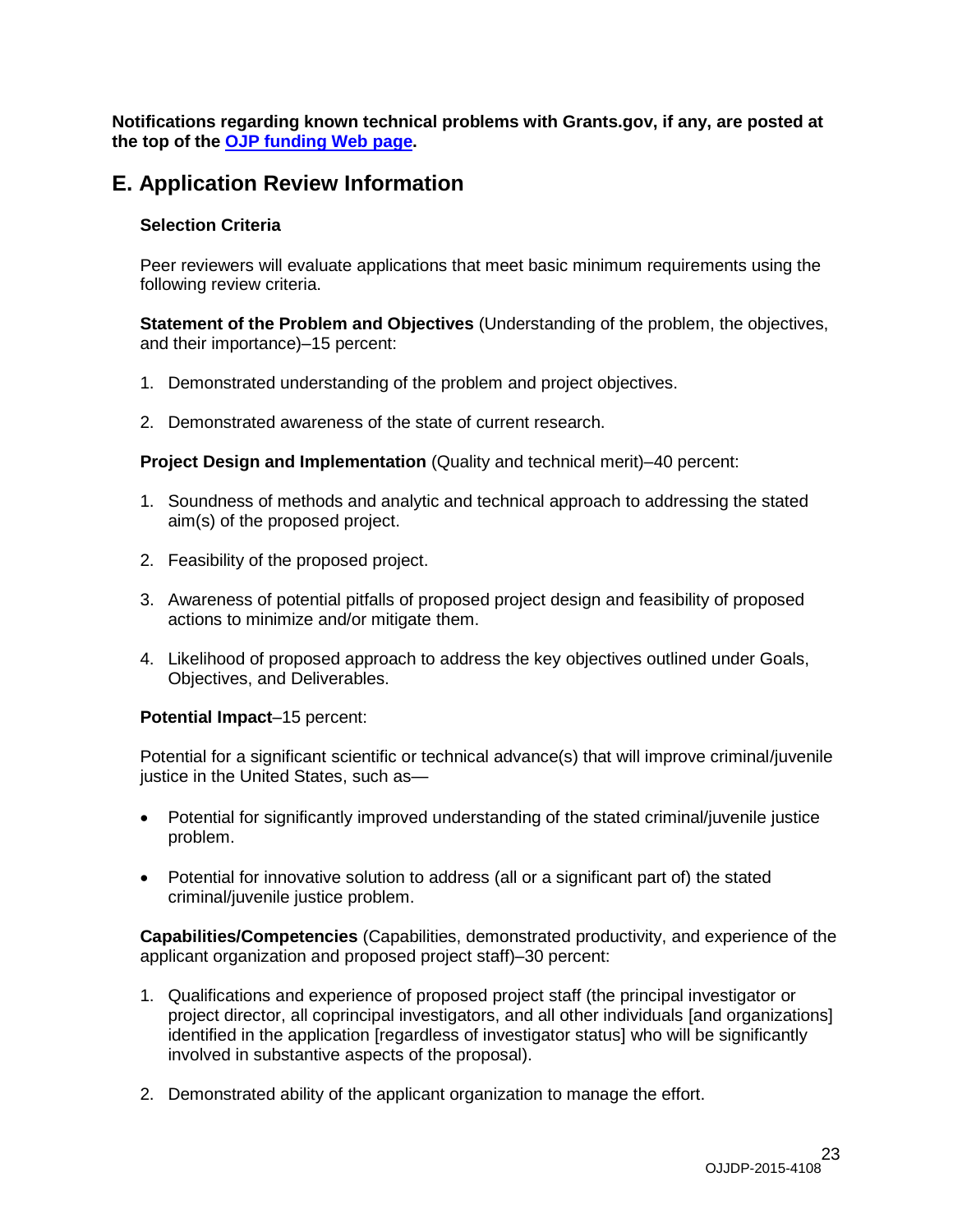3. Relationship between the capabilities/competencies of the proposed project staff (including the applicant organization) and the scope of the proposed project.

### **Budget**

Peer reviewers will consider and may comment on the following additional items in the context of scientific and technical merit:

- 1. Total cost of the project relative to the perceived benefit (cost effectiveness).
- 2. Appropriateness of the budget relative to the level of effort.
- 3. Use of existing resources to conserve costs.
- 4. Proposed budget alignment with proposed project activities.

## <span id="page-23-0"></span>**Review Process**

OJP is committed to ensuring a fair and open process for awarding grants. OJJDP reviews the application to make sure that the information presented is reasonable, understandable, measurable, and achievable, as well as consistent with the solicitation.

Peer reviewers will review the applications submitted under this solicitation that meet basic minimum requirements. For purposes of assessing whether applicants have met basic minimum requirements, OJP screens applications for compliance with specified program requirements to help determine which applications should proceed to further consideration for award. Although program requirements may vary, the following are common requirements applicable to all solicitations for funding under OJP grant programs:

- An eligible type of applicant must submit the application.
- Applications must request funding within programmatic funding constraints (if applicable).
- Applications must be responsive to the scope of the solicitation.
- Applications must include all items designated as critical elements.
- Applicants will be checked against the General Services Administration's Excluded Parties List.

For a list of critical elements, see "What an Application Should Include" under [Section D.](#page-9-1)  [Application and Submission Information.](#page-9-1)

OJJDP may use internal peer reviewers, external peer reviewers, or a combination, to assess applications meeting basic minimum requirements on technical merit using the solicitation's selection criteria. An external peer reviewer is an expert in the subject matter of a given solicitation who is not a current DOJ employee. An internal reviewer is a current DOJ employee who is well-versed or has expertise in the subject matter of this solicitation. A peer review panel will evaluate, score, and rate applications that meet basic minimum requirements.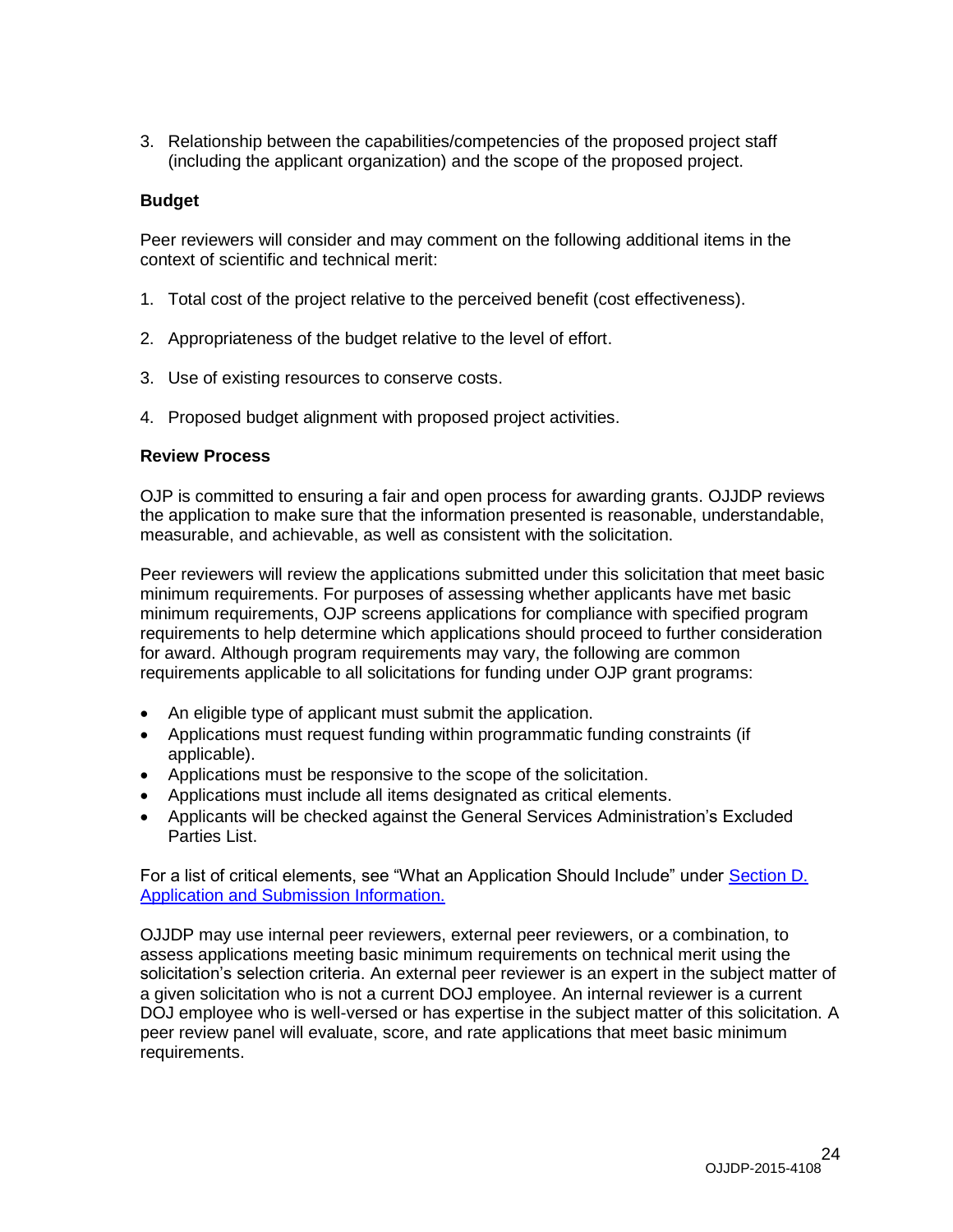OJP reviews applications for potential discretionary awards to evaluate the risks that applicants pose before they receive an award. This review may include but is not limited to the following:

- 1. Financial stability and fiscal integrity.
- 2. Quality of management systems and ability to meet the management standards prescribed in the Financial Guide.
- 3. History of performance.
- 4. Reports and findings from audits.
- 5. The applicant's ability to effectively implement statutory, regulatory, or other requirements imposed on nonfederal entities.
- 6. Proposed costs to determine if the Budget Detail Worksheet and Budget Narrative accurately explain project costs, and whether those costs are reasonable, necessary, and allowable under applicable federal cost principles and agency regulations

The OJJDP Administrator will make all final award decisions. Peer reviewers' ratings and any resulting recommendations are advisory only, although their views are considered carefully. In addition to peer review ratings, considerations for award recommendations and decisions may include, but are not limited to, planned scholarly products, proposed budgets, past performance (including scholarly products) under prior OJJDP and OJP awards, research independence and integrity, strategic priorities, past performance under prior OJJDP and OJP awards, and available funding when making awards.

# <span id="page-24-0"></span>**F. Federal Award Administration Information**

### <span id="page-24-1"></span>**Federal Award Notices**

OJP award notification will be sent from GMS. Recipients will be required to login; accept any outstanding assurances and certifications on the award; designate a financial point of contact; and review, sign, and accept the award. The award acceptance process involves physical signature of the award document by the authorized representative and the scanning of the fully-executed award document to OJP.

#### <span id="page-24-2"></span>**Administrative, National Policy, and Other Legal Requirements**

If selected for funding, in addition to implementing the funded project consistent with the agency-approved project proposal and budget, the recipient must comply with award terms and conditions, and other legal requirements, that are included in the award, incorporated into the award by reference, or are otherwise applicable to the award. OJP strongly encourages prospective applicants to review the information pertaining to these requirements **prior** to submitting an application. To assist applicants and recipients in accessing and reviewing this information, OJP has placed it on its [Solicitation Requirements](http://ojp.gov/funding/Explore/SolicitationRequirements/index.htm) page of the [OJP Funding Resource Center.](http://ojp.gov/funding/index.htm)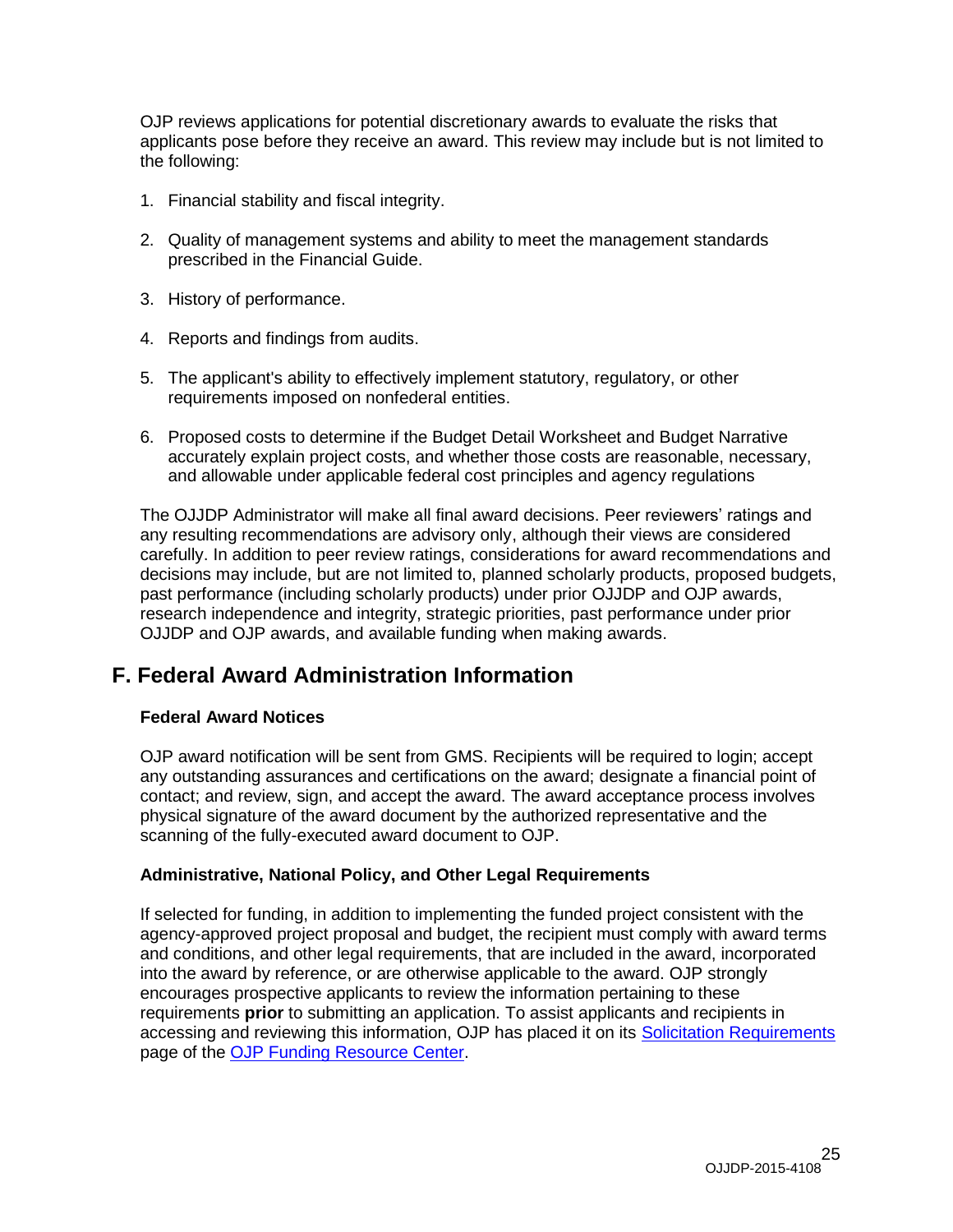Please note in particular the following two forms, which applicants must submit in GMS prior to the receipt of any award funds, as each details legal requirements with which applicants must provide specific assurances and certifications of compliance. Applicants may view these forms in the [OJP Funding Resource Center](http://ojp.gov/funding/index.htm) and are strongly encouraged to review and consider them carefully prior to making an application for OJP grant funds.

- [Certifications Regarding Lobbying; Debarment, Suspension and Other Responsibility](http://ojp.gov/funding/Apply/Forms.htm)  [Matters; and Drug-Free Workplace Requirements](http://ojp.gov/funding/Apply/Forms.htm)
- [Standard Assurances](http://ojp.gov/funding/Apply/Forms.htm)

 $\overline{a}$ 

Upon grant approval, OJP electronically transmits (via GMS) the award document to the prospective award recipient. In addition to other award information, the award document contains award terms and conditions that specify national policy requirements<sup>4</sup> with which recipients of federal funding must comply; uniform administrative requirements, cost principles, and audit requirements; and program-specific terms and conditions required based on applicable program (statutory) authority or requirements set forth in OJP solicitations and program announcements. For example, certain efforts may call for special requirements, terms, or conditions relating to intellectual property, data/information-sharing or -access, or information security; or audit requirements, expenditures and milestones, or publications and/or press releases.

OJP also may place additional terms and conditions on an award based on its risk assessment of the applicant, or for other reasons it determines necessary to fulfill the goals and objectives of the program.

Prospective applicants may access and review the text of mandatory conditions OJP includes in all OJP awards, as well as the text of certain other conditions, such as administrative conditions, via OJP's [Mandatory Award Terms and Conditions](http://ojp.gov/funding/Explore/SolicitationRequirements/MandatoryTermsConditions.htm) page of the [Funding Resource Center.](http://ojp.gov/funding/index.htm)

As stated above, OJJDP expects that it will make any award from this solicitation in the form of a cooperative agreement. Cooperative agreement awards include standard "federal involvement" conditions that describe the general allocation of responsibility for execution of the funded program. Generally stated, under cooperative agreement awards, responsibility for the day-to-day conduct of the funded project rests with the recipient in implementing the funded and approved proposal and budget, and the award terms and conditions. Responsibility for oversight and redirection of the project, if necessary, rests with OJJDP. OJJDP's role will include the following tasks:

- reviewing and approving major work plans, including changes to such plans, and key decisions pertaining to project operations.
- reviewing and approving major project-generated documents and materials used in the provision of project services.

See generally 2 C.F.R. 200.300 (provides a general description of national policy requirements typically applicable to recipients of Federal awards, including the Federal Funding Accountability and Transparency Act of 2006 (FFATA)).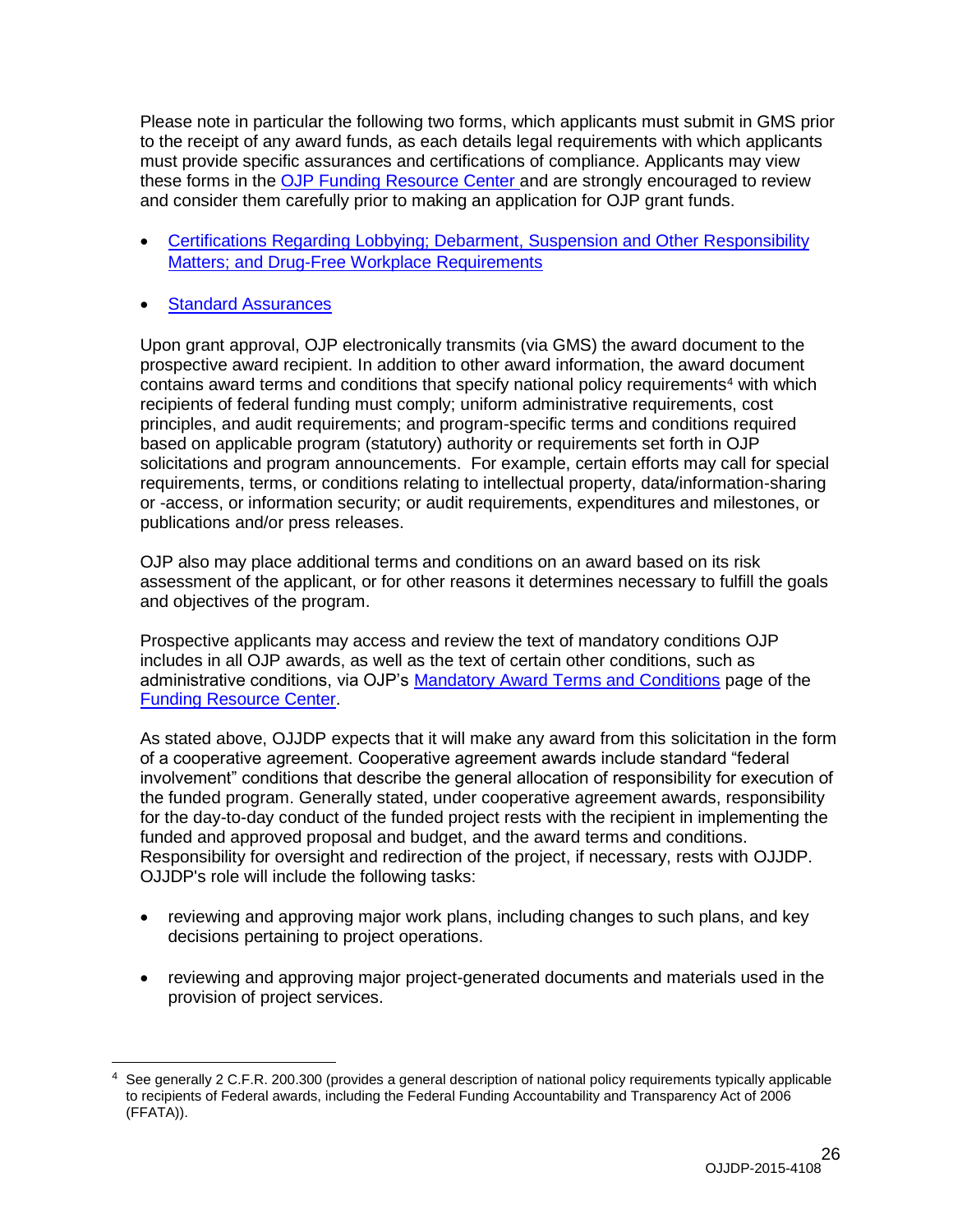providing guidance in significant project planning meetings and participating in project sponsored training events or conferences.

In addition to any federal involvement condition(s), OJP cooperative agreement awards include a special condition specifying certain reporting requirements required in connection with conferences, meetings, retreats, seminars, symposium, training activities, or similar events funded under the award, consistent with OJP policy and guidance on "conference" approval, planning, and reporting.

## <span id="page-26-0"></span>**Human Subjects and Privacy Certificate**

DOJ regulations (28 C.F.R. Part 46) protect the human subjects of federally funded research. Part 46 requires that an Institutional Review Board, in accordance with the regulations, review and approve most research involving human subjects that any federal department or agency conducts or supports before an award recipient may expend federal funds for that research. As a rule, persons who participate in federally funded research must provide their informed consent and must be permitted to terminate their participation at any time. Funding recipients, before they will be allowed to spend OJP funds on any research activity involving human subjects, must submit appropriate documentation to OJP showing compliance with 28 C.F.R. Part 46 requirements, as requested by OJP.

DOJ regulations (28 C.F.R. Part 22) require recipients of OJP funding to submit a Privacy Certificate as a condition of approval of any grant application or contract proposal that contains a research or statistical component under which "information identifiable to a private person" will be collected, analyzed, used, or disclosed. The funding recipient's Privacy Certificate includes a description of its policies and procedures to be followed to protect the confidentiality of identifiable data (28 C.F.R. § 22.23). The Department's regulations provide, among other matters, that: "Research or statistical information identifiable to a private person may be used only for research or statistical purposes (28 C.F.R. § 22.21)." Moreover, any private person from whom information identifiable to a private person is collected or obtained (either orally or by means of written questionnaire or other document) must be advised that the information will only be used or disclosed for research or statistical purposes and that compliance with the request for information is voluntary and may be terminated at any time (28 C.F.R. § 22.27).

Applicants selected for an award will be required to submit all appropriate IRB and privacy documents prior to spending OJP funds for research-related activities.

### **General Information About Post-Federal Award Reporting Requirements**

Recipients must submit quarterly financial reports, semi-annual progress reports, final financial and progress reports, and, if applicable, an annual audit report in accordance with 2 CFR Part 200. Applicants should anticipate that progress reports will be required to follow the non-budgetary components of the Research Performance Progress Report (RPPR) template/format. General information on RPPRs may be found at [www.nsf.gov/bfa/dias/policy/rppr/.](http://www.nsf.gov/bfa/dias/policy/rppr/) Future awards and fund drawdowns may be withheld if reports are delinquent.

Special reporting requirements may be required by OJP depending on the statutory, legislative or administrative requirements of the recipient or the program.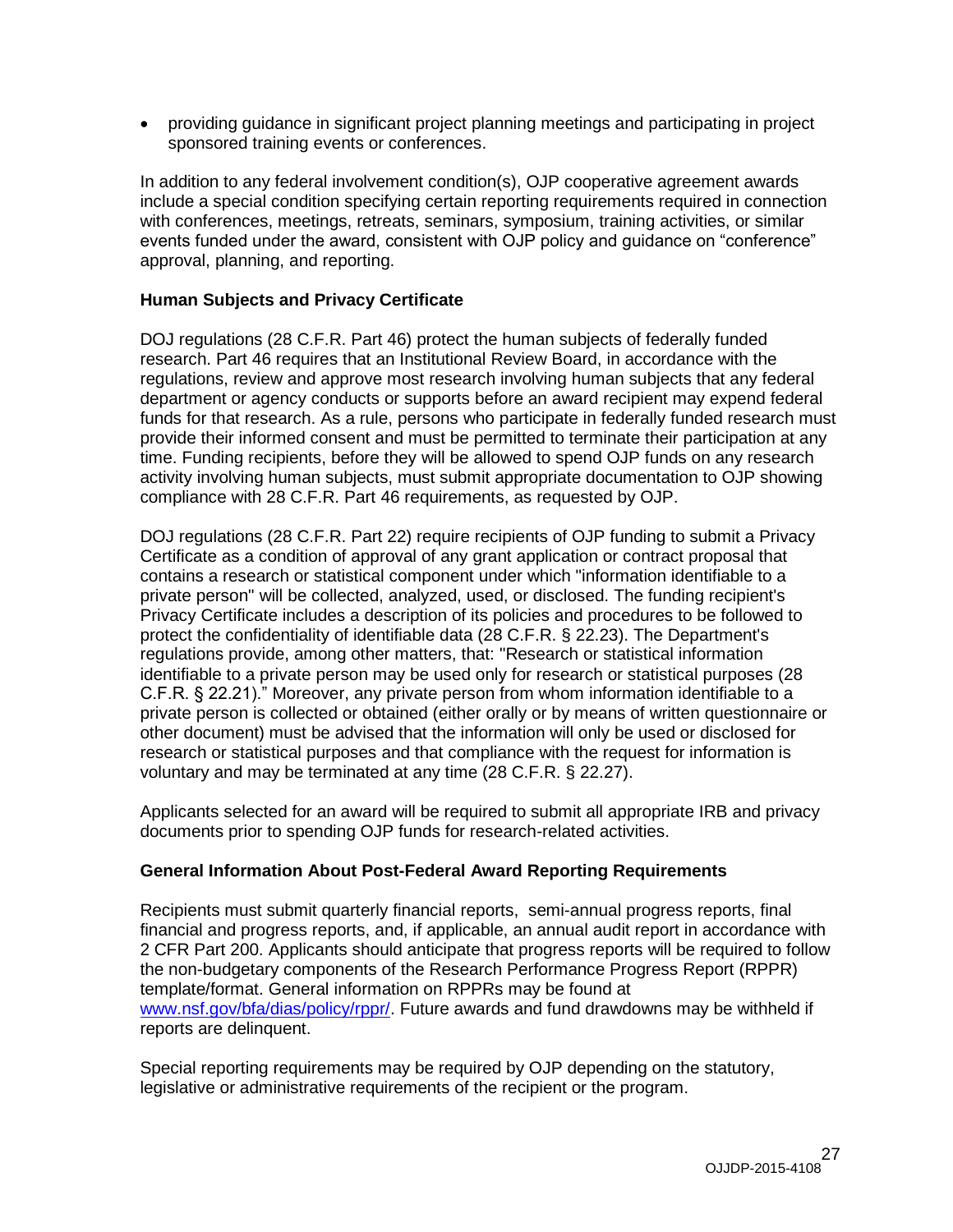# <span id="page-27-0"></span>**G. Federal Awarding Agency Contact(s)**

For additional Federal Awarding Agency Contact(s), see the title page.

<span id="page-27-1"></span>For additional contact information for Grants.gov, see the title page.

# **H. Other Information**

## <span id="page-27-2"></span>**Provide Feedback to OJP**

To assist OJP in improving its application and award processes, we encourage applicants to provide feedback on this solicitation, the application submission process, and/or the application review/peer review process. Provide feedback to [OJPSolicitationFeedback@usdoj.gov.](mailto:OJPSolicitationFeedback@usdoj.gov)

IMPORTANT: This e-mail is for feedback and suggestions only. Replies are not sent from this mailbox. If you have specific questions on any program or technical aspect of the solicitation, you must directly contact the appropriate number or e-mail listed on the front of this solicitation document. These contacts are provided to help ensure that you can directly reach an individual who can address your specific questions in a timely manner.

If you are interested in being a reviewer for other OJP grant applications, please e-mail your resume to [ojppeerreview@lmbps.com.](mailto:ojppeerreview@lmbps.com) The OJP Solicitation Feedback email account will not forward your resume. Note: Neither you nor anyone else from your organization can be a peer reviewer in a competition in which you or your organization have submitted an application.